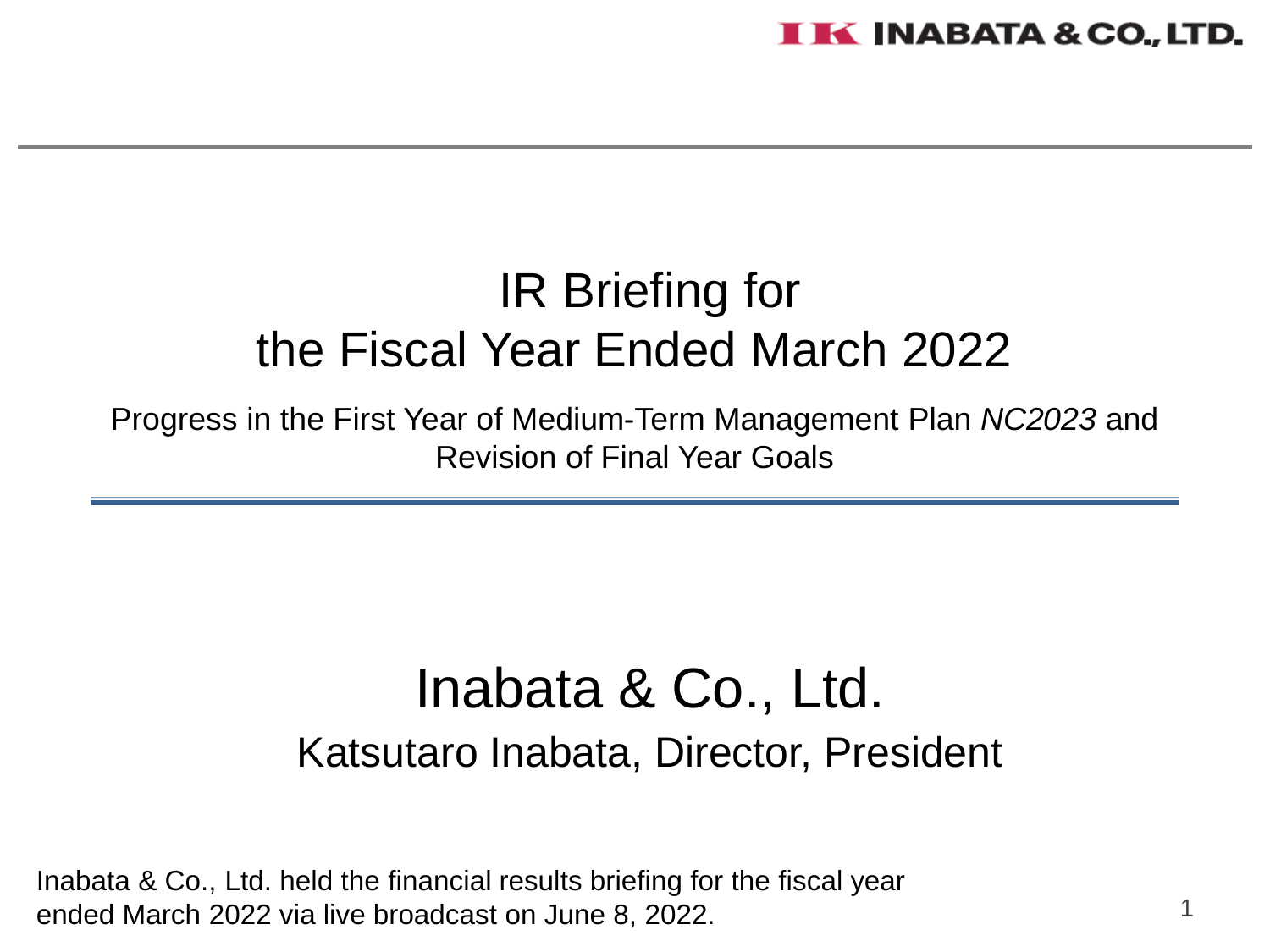## **Contents**

## Page

- Company Overview 3
- Summary of Medium-Term Management Plan *NC2023* 5
- Progress in the First Year of *NC2023* and Revision of Final Year Goals 7
- Returning Profits to Shareholders 14
- Strategic shareholdings reduction policy 17
- Reference Materials 19

\* In this document, Net income = Net income attributable to owners of parent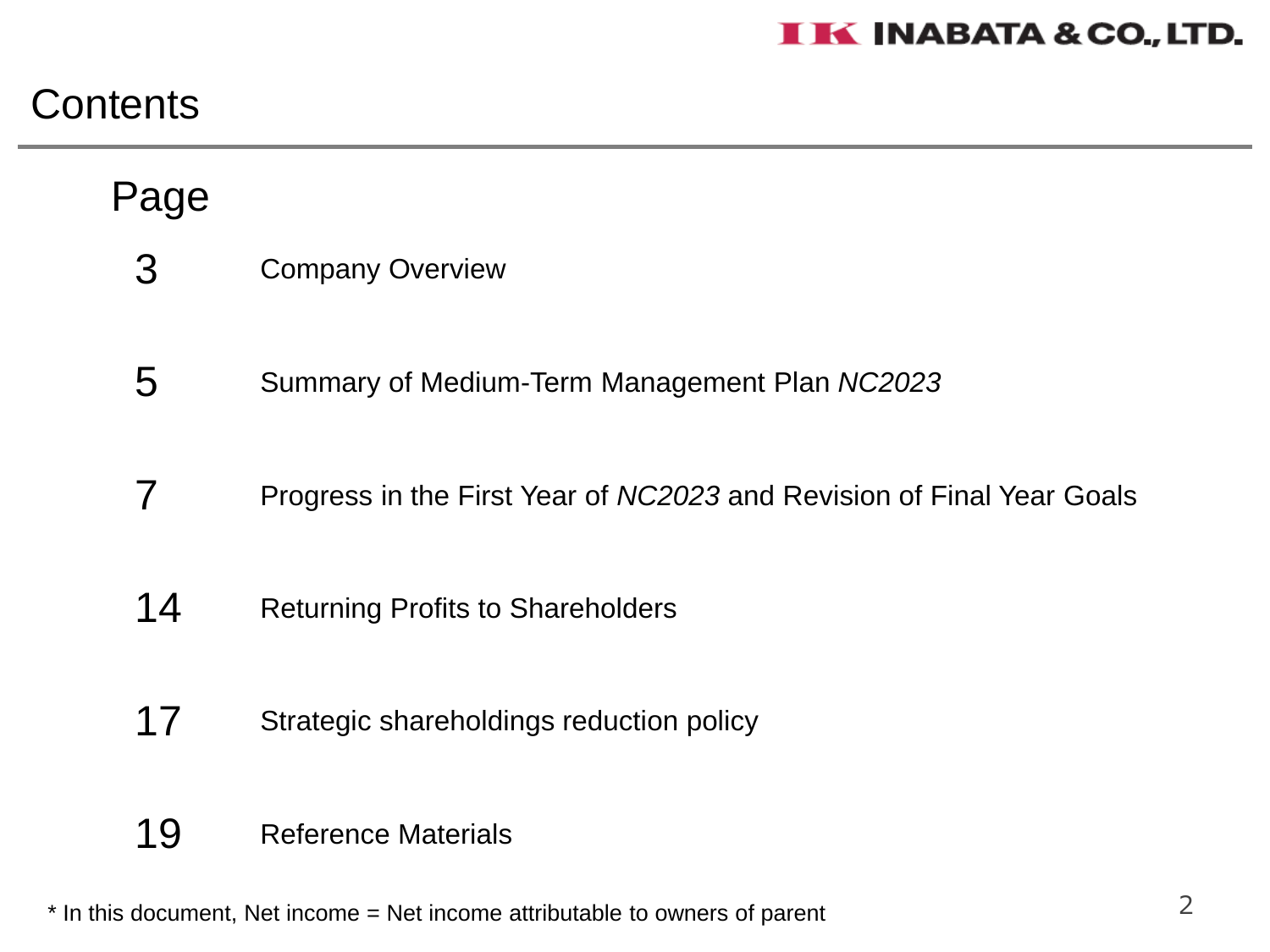# Company Overview

# About Inabata:

# 1. Founded in 1890

The Company was founded in Kyoto in 1890 as an importer of dyestuffs. The business was later expanded with a focus on chemicals.

# 2. A globally expanding, multifaceted trading company

The company operates at 60 locations across 18 countries. Business functions include market development, manufacturing and processing, logistics, and finance. Our plans and proposals are based on specialized expertise and knowledge of products and markets.

Inabata Dye Shop (Nishijin, Kyoto)



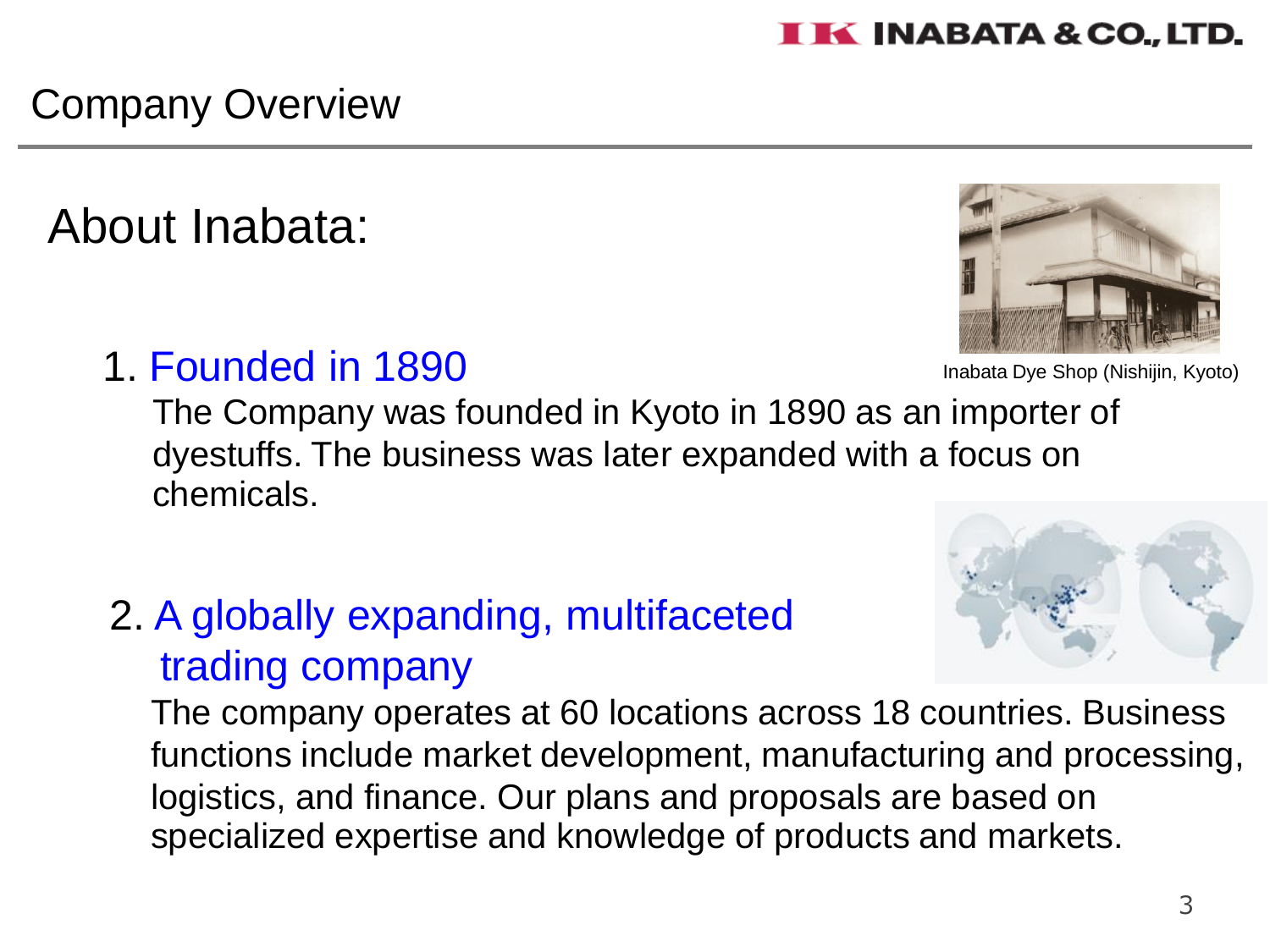### Company Overview

#### 3. Four business segments

We operate in four segments: Information & Electronics, Chemicals, Life Industry, and Plastics.

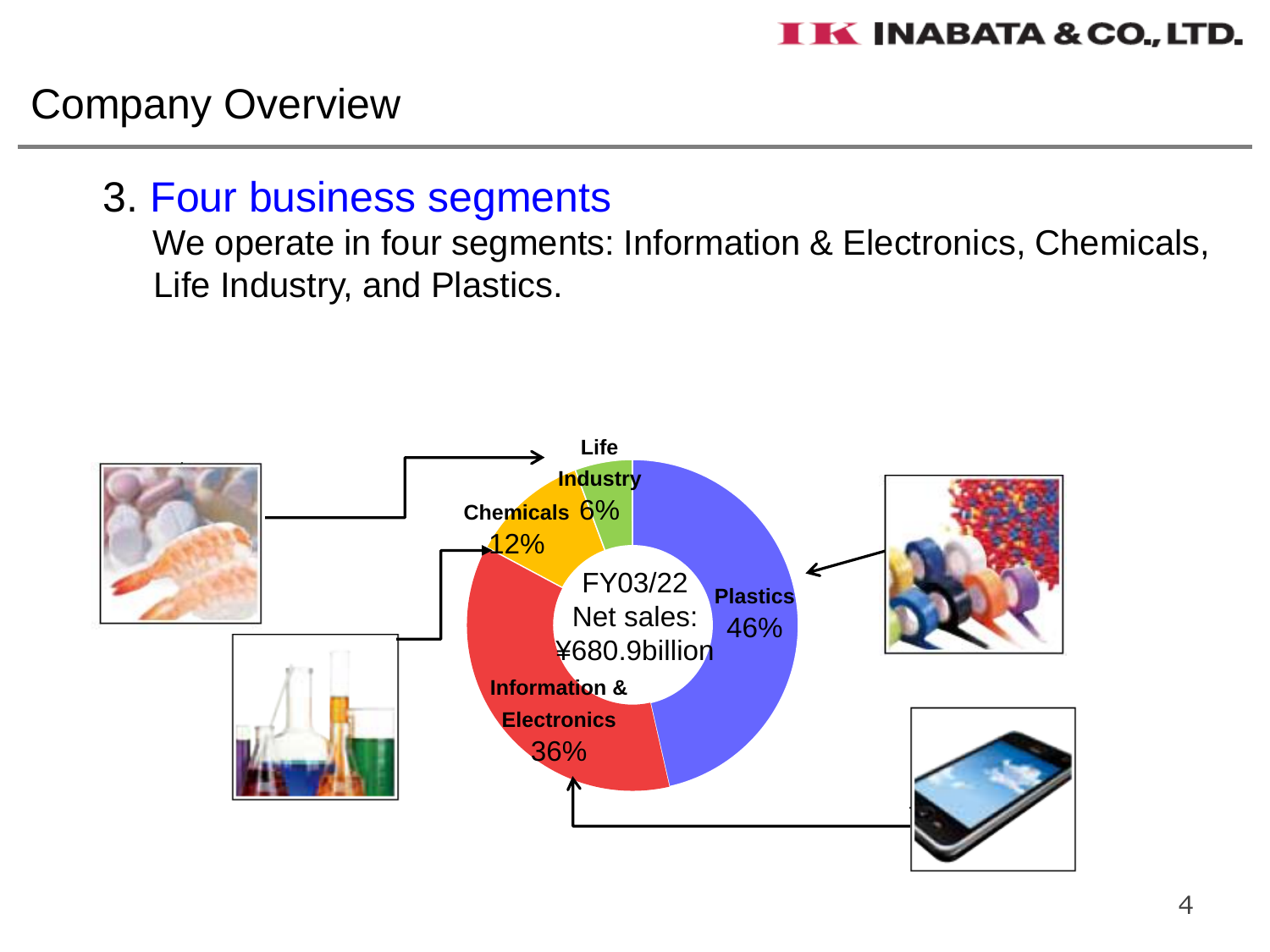

# ■ Summary of Medium-Term Management Plan *New Challenge 2023 (NC2023)*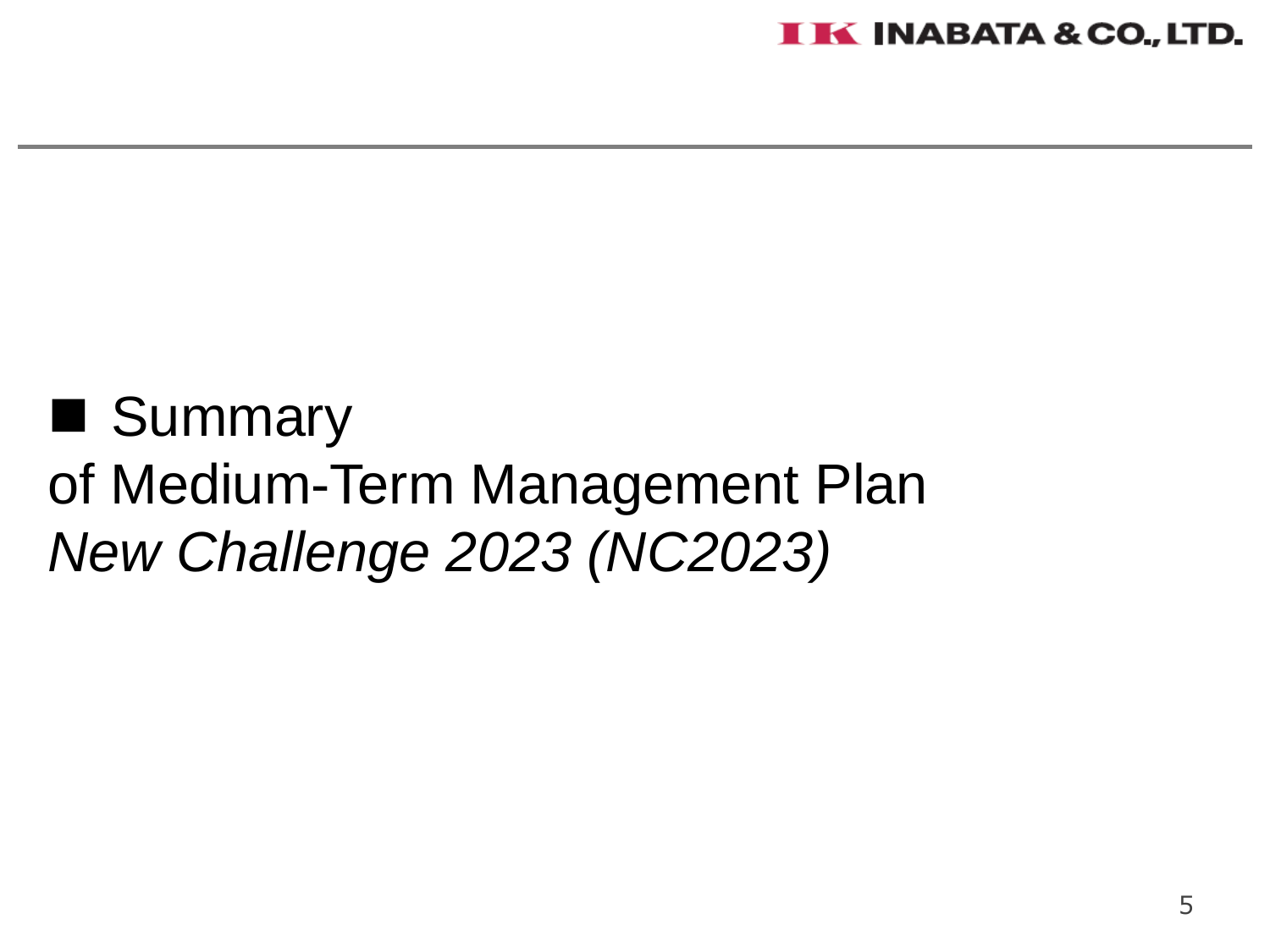## *NC2023*: Basic Policies

- ◼ Second-stage medium-term management plan on the way to our long-term vision, *IK Vision 2030*
- ◼ Continues along the same basic trajectory as *NC2020*, the first-stage plan
- Some adjustments have been made based on the degree of achievement associated with targets in *NC2020* and changes in the current business environment.

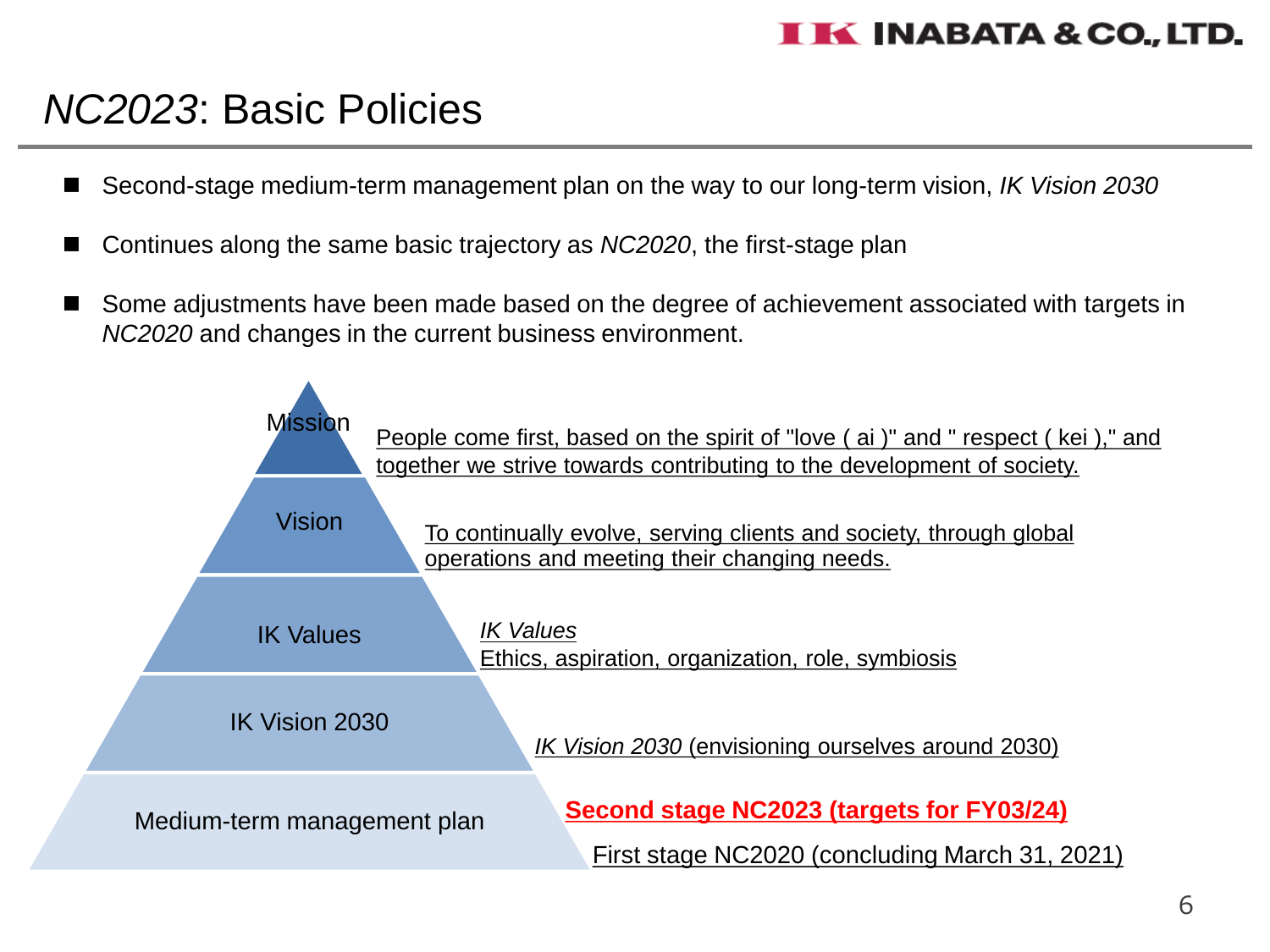# ◼ Progress in the First Year of Medium-Term Management Plan *NC2023* and Revision of Final Year Goals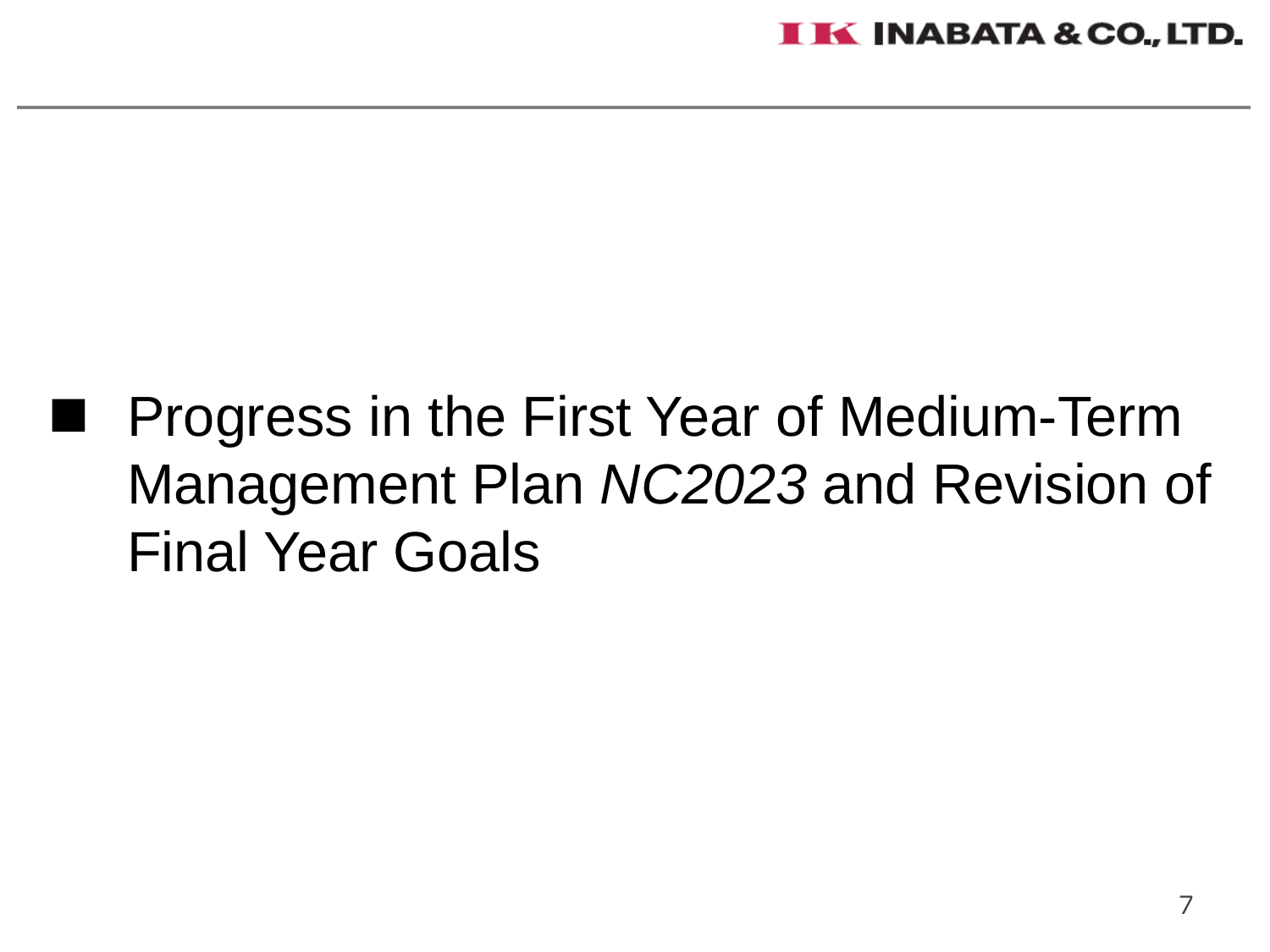# Operating Environments in FY03/22: Information & Electronics (FPD)

#### **FPD Market**

- In the LCD panel market, demand deteriorated from Q2 onward as extraordinary demand associated with shelter-in-place measures implemented to prevent the spread of COVID-19 ran its course. LCD panel prices fell sharply between Q2 and Q4.
- In Inabata's FPD material sales, sales of materials for polarizing film for use in large TVs in particular were strong as Chinese panel manufacturers maintained high utilization rates. For small- and medium-sized panels, raw materials for OLED for use in smartphones and components for automotive applications increased.
- Sales of organic electroluminescent panels for smartphones continued to grow, but this growth was limited when measured in terms of area. The percentage of FPDs using LCD panel display area is expected to remain high for the foreseeable future.

Projected Breakdown of Total Flat Panel Display Area (LCDs and OLEDs)

| % of total<br>panel area | 2019 | 2020 | 2021 | 2022 | 2023     | 2024 |
|--------------------------|------|------|------|------|----------|------|
| <b>LCDs</b>              | 96%  | 96%  | 95%  | 94%  | 93%      | 92%  |
| <b>OLEDS</b>             | 4%   | 4%   | 5%   | 6%   | $7_{\%}$ | 8%   |

Note: Projected figures are provided for reference and represent company predictions based on various data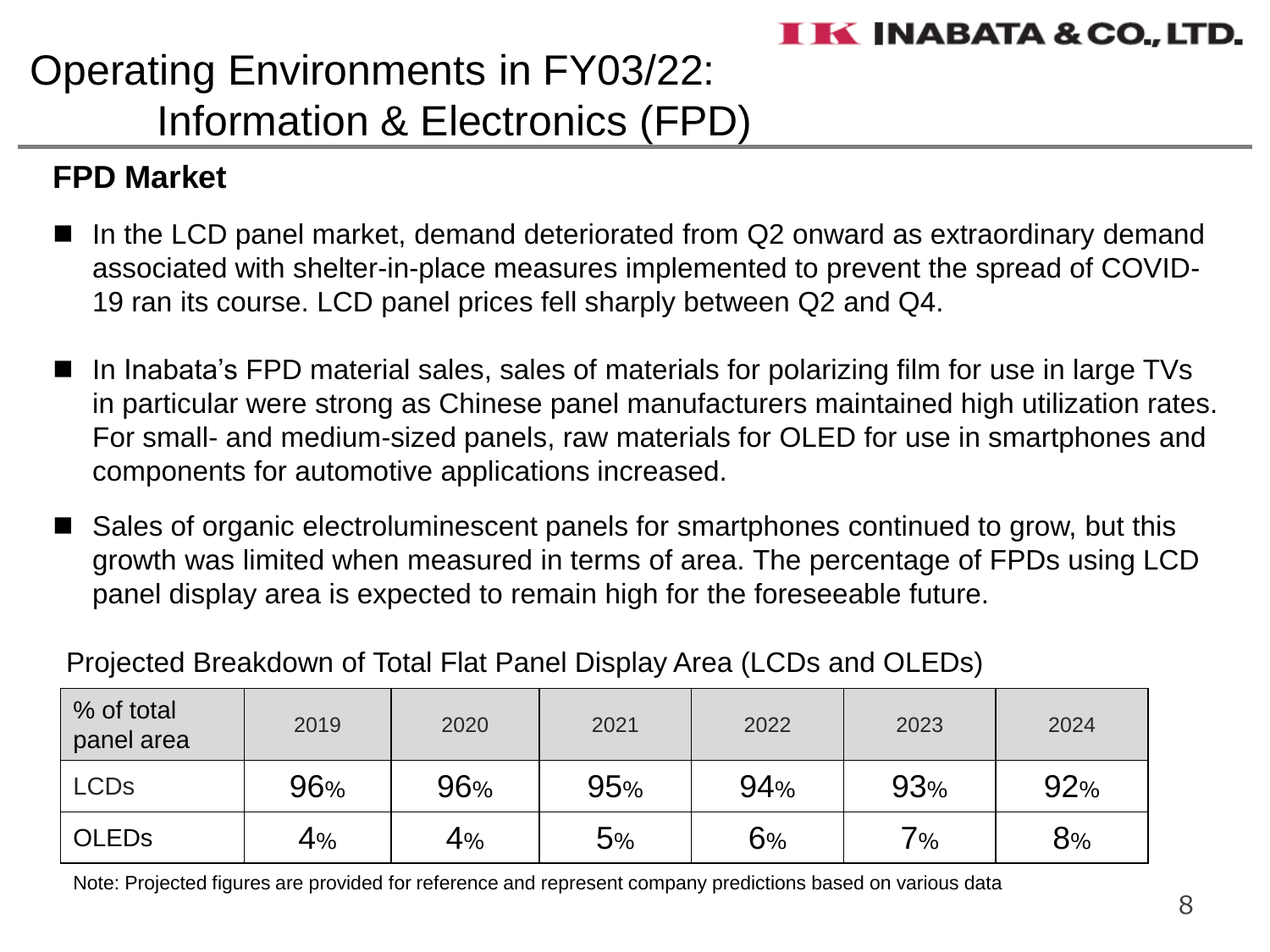# Operating Environments in FY03/22: Plastics

- Naphtha prices rose to over  $\frac{1}{2}64,000/k$  through to Q4, and as a result, the price of commodity resins continued to increase.
- ◼ Performance of high-performance resins recovered from a worldwide market deterioration set off by the COVID-19 pandemic in 1H. In 2H, conditions remained uncertain due to global supply chain disruptions caused by such factors as semiconductor shortages and lockdowns in Asia.
- Domestic naphtha prices (JPY/kl) Plastics business performed strong, driven by demand from companies seeking to stock up on inventory out of concern for unstable supply conditions and demand arising from automakers' increased production to make up for prior production delays.

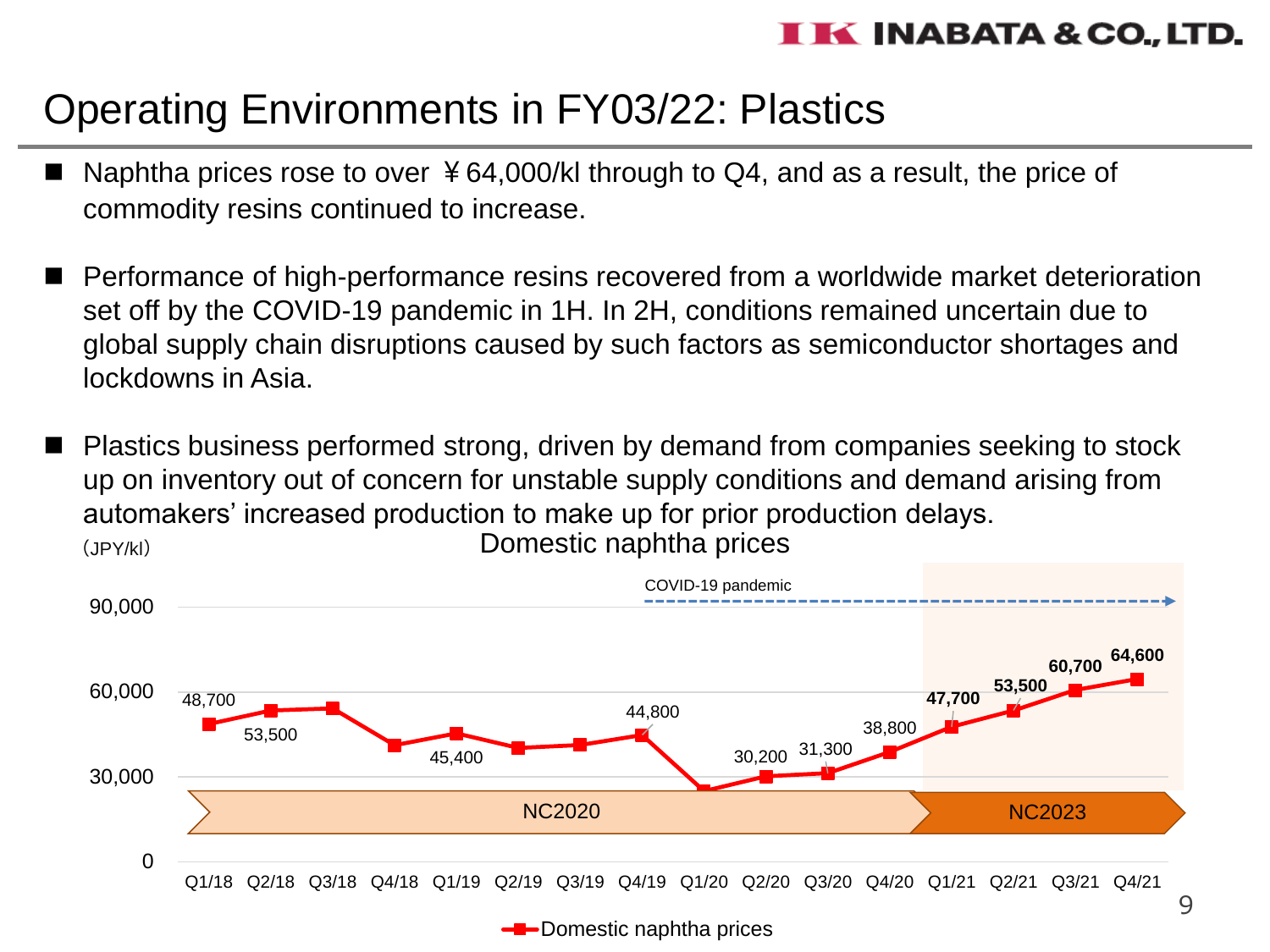## Progress in the First Year of *NC2023*

■ Sales and profits exceeded both the first year targets and final year goals of *NC2023*, owing to recovery from the sharp drop in earnings caused by the pandemic in FY03/21 and contributions from increased selling prices of raw materials and a weak yen.

|                                            | <b>NC2023</b><br><b>FY03/22</b><br><b>First year actual</b> | <b>NC2023</b><br><b>FY03/22</b><br><b>First year targets</b> | <b>NC2023</b><br><b>FY03/24</b><br><b>Final year goals</b> |
|--------------------------------------------|-------------------------------------------------------------|--------------------------------------------------------------|------------------------------------------------------------|
| Net sales                                  | ¥680.9 billion                                              | ¥600.0 billion                                               | $(*1)$ ¥670.0 billion                                      |
| Operating profit                           | ¥20.0 billion                                               | ¥14.5 billion                                                | ¥16.5 billion                                              |
| Ordinary profit                            | ¥21.6 billion                                               | ¥15.0 billion                                                | ¥17.0 billion                                              |
| Profit attributable to owners of<br>parent | ¥22.3 billion                                               | ¥14.0 billion                                                | ¥16.0 billion                                              |
| <b>ROE</b>                                 | 12.8%                                                       | 8% or more                                                   | 8% or more                                                 |
| Net debt/equity ratio                      | 0.17x                                                       | 0.3x or less                                                 | $0.3x$ or less                                             |
| <b>Equity ratio</b>                        | 45.0%                                                       | 50% or more                                                  | 50% or more                                                |
| Exchange rate                              | $USD1 = 4112.39$                                            | USD1=¥105.00                                                 | USD1=¥105.00                                               |

(\*1) Sales target based on accounting standards prior to the adoption of the revised revenue recognition methods: 700.0 billion JPY (Inabata has adopted Accounting Standard for Revenue Recognition (ASBJ Statement No. 29) effective from FY03/22)

(\*2) Net D/E ratio = (interest-bearing debt – cash and deposits) / equity capital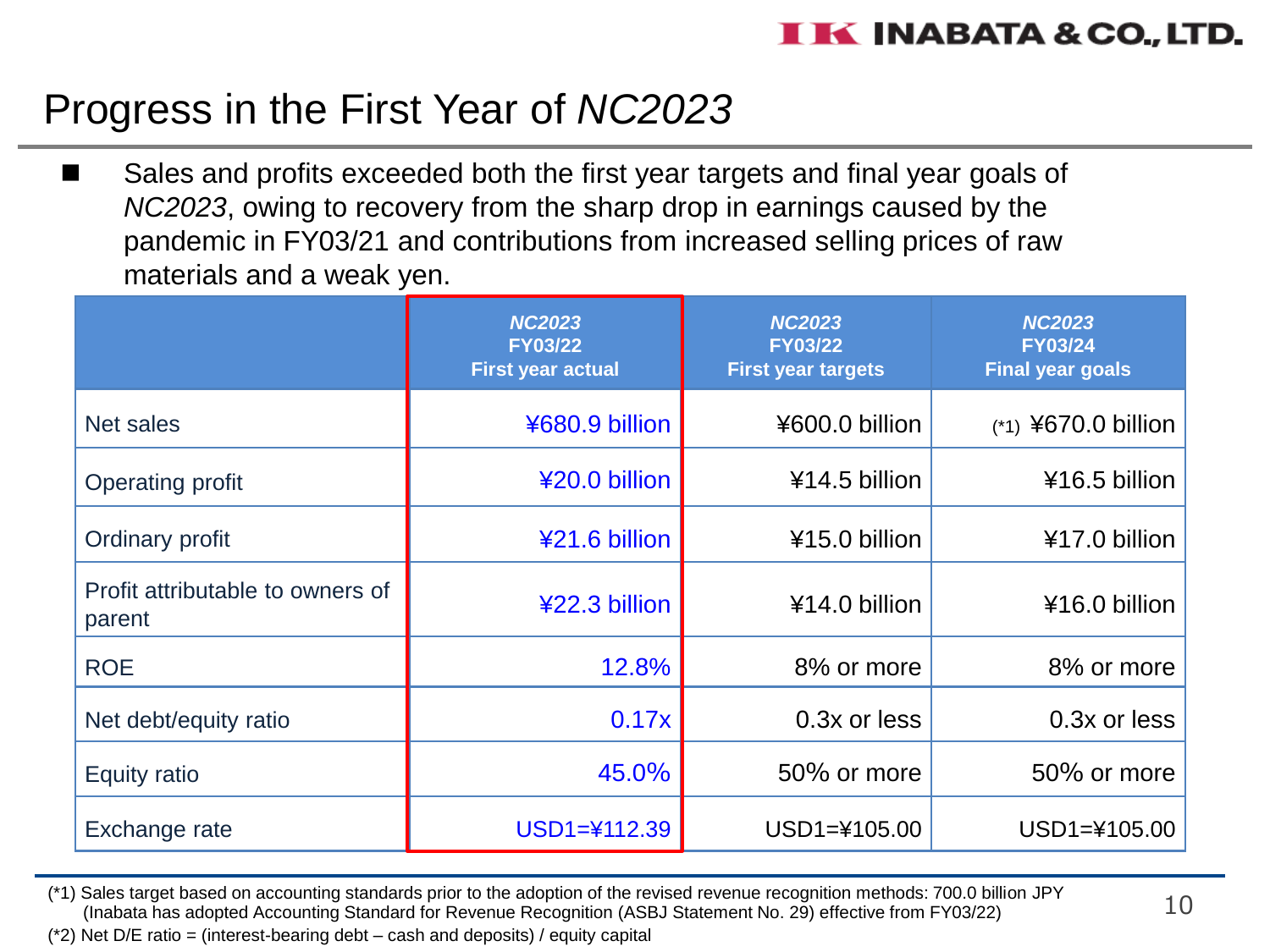# NC2023: Revision of Final Year Goals

Inabata revised goals and performance indicators for the final year of *NC2023* as sales and profits in the first year of the plan surpassed the final year goals, while also taking into account the business environment and outlook.

| Numerical goals and<br>performance indicators | <b>NC2023</b><br><b>FY03/24</b><br><b>Initial goals</b> | <b>NC2023</b><br><b>FY03/24</b><br><b>Revised goals</b> |
|-----------------------------------------------|---------------------------------------------------------|---------------------------------------------------------|
| Net sales                                     | $(*1)$ ¥670.0 billion                                   | ¥800.0 billion<br>$(*2)$                                |
| Operating profit                              | ¥16.5 billion                                           | ¥20.5 billion                                           |
| Ordinary profit                               | ¥17.0 billion                                           | ¥21.5 billion                                           |
| Profit attributable to owners<br>of parent    | ¥16.0 billion                                           | ¥22.5 billion                                           |
| <b>ROE</b>                                    | 8% or more                                              | 10% or more                                             |
| Net debt/equity ratio                         | 0.3x or less                                            | 0.5x or less                                            |
| Equity ratio                                  | 50% or more                                             | Approximately 40-50%                                    |
| Exchange rate                                 | USD1=¥105.00                                            | $USD1 = 4120.00$                                        |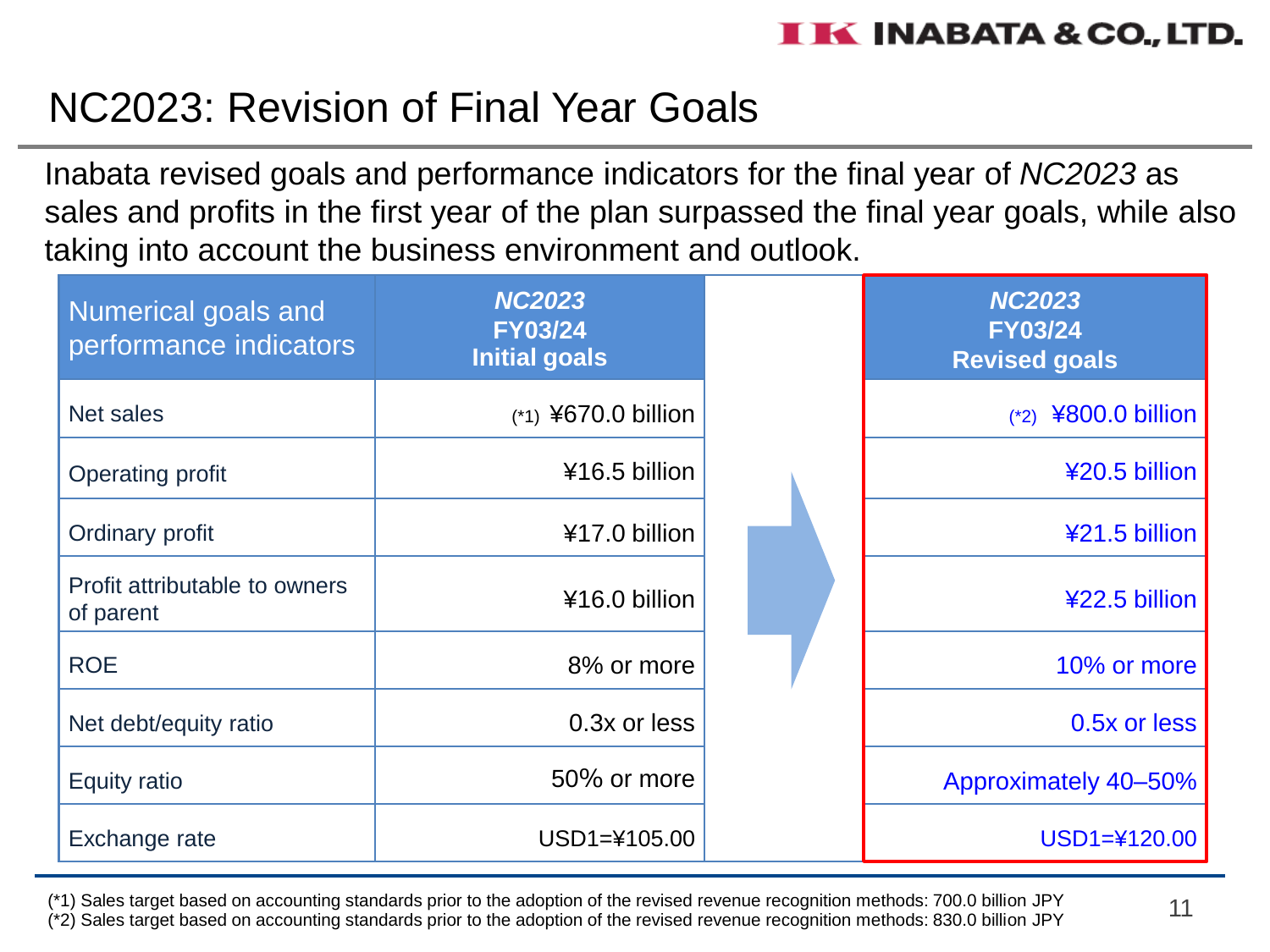# NC2023: Revision of Final Year Goals



**IK INABATA & CO., LTD.**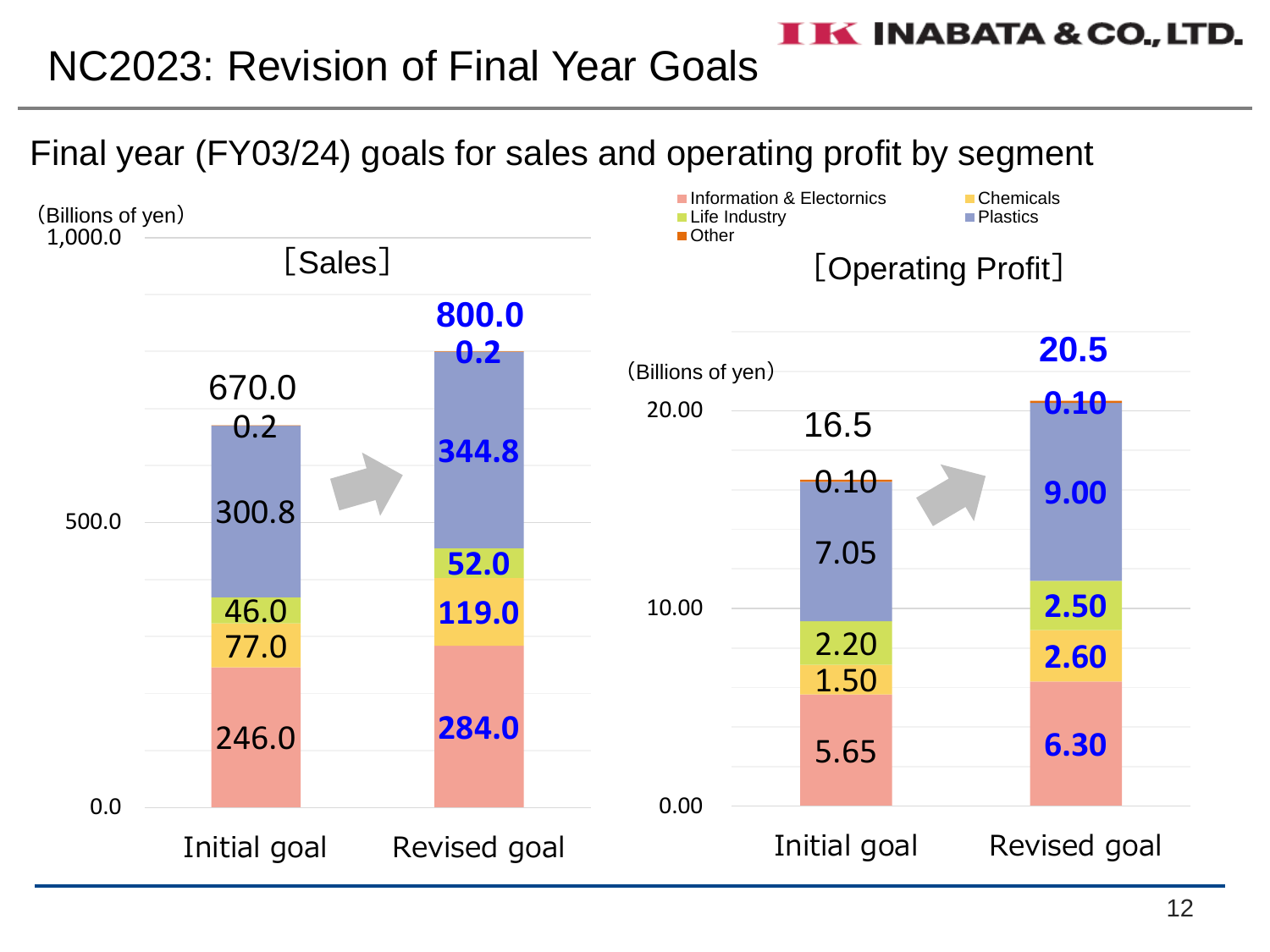# NC2023: Revision of Final Year Goals

- No change was made to the six Key Initiatives; Inabata will continue working on them.
- Key Initiatives for NC2023

| $\overline{1}$ . | Further development of core businesses and horizontal expansion<br>into growth sectors                |
|------------------|-------------------------------------------------------------------------------------------------------|
| 2.               | Multi-faceted approach to markets with potential for future growth<br>and steady monetization efforts |
| 3.               | Intensification of investment targeting future growth                                                 |
| 4.               | Further upgrades to global management information infrastructure                                      |
| 5.               | Continuous review of assets and further improvement of capital<br>and asset efficiency                |
| 6.               | Enhancement of human capital utilization efforts<br>13                                                |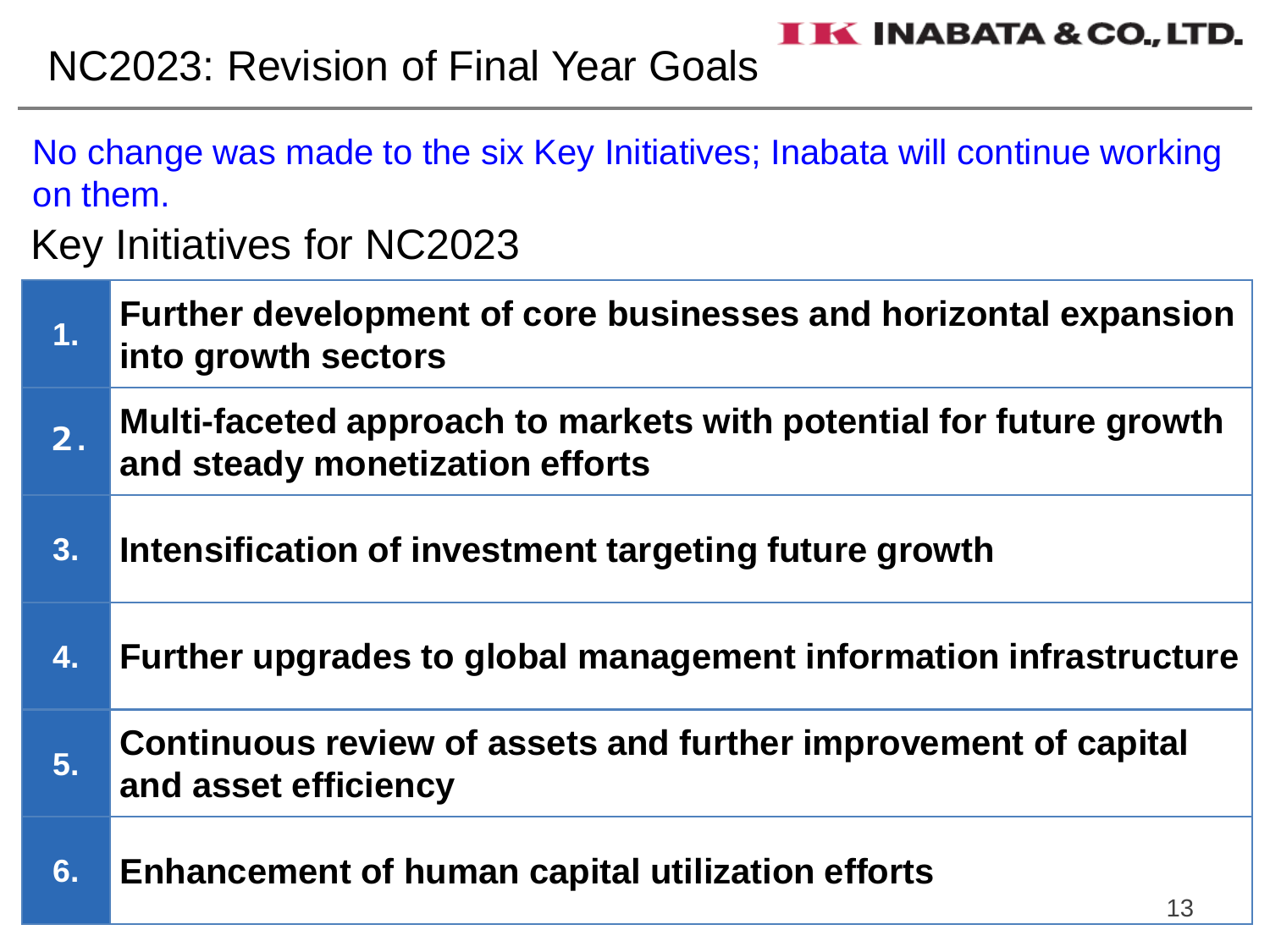

# ■ Returning Profits to Shareholders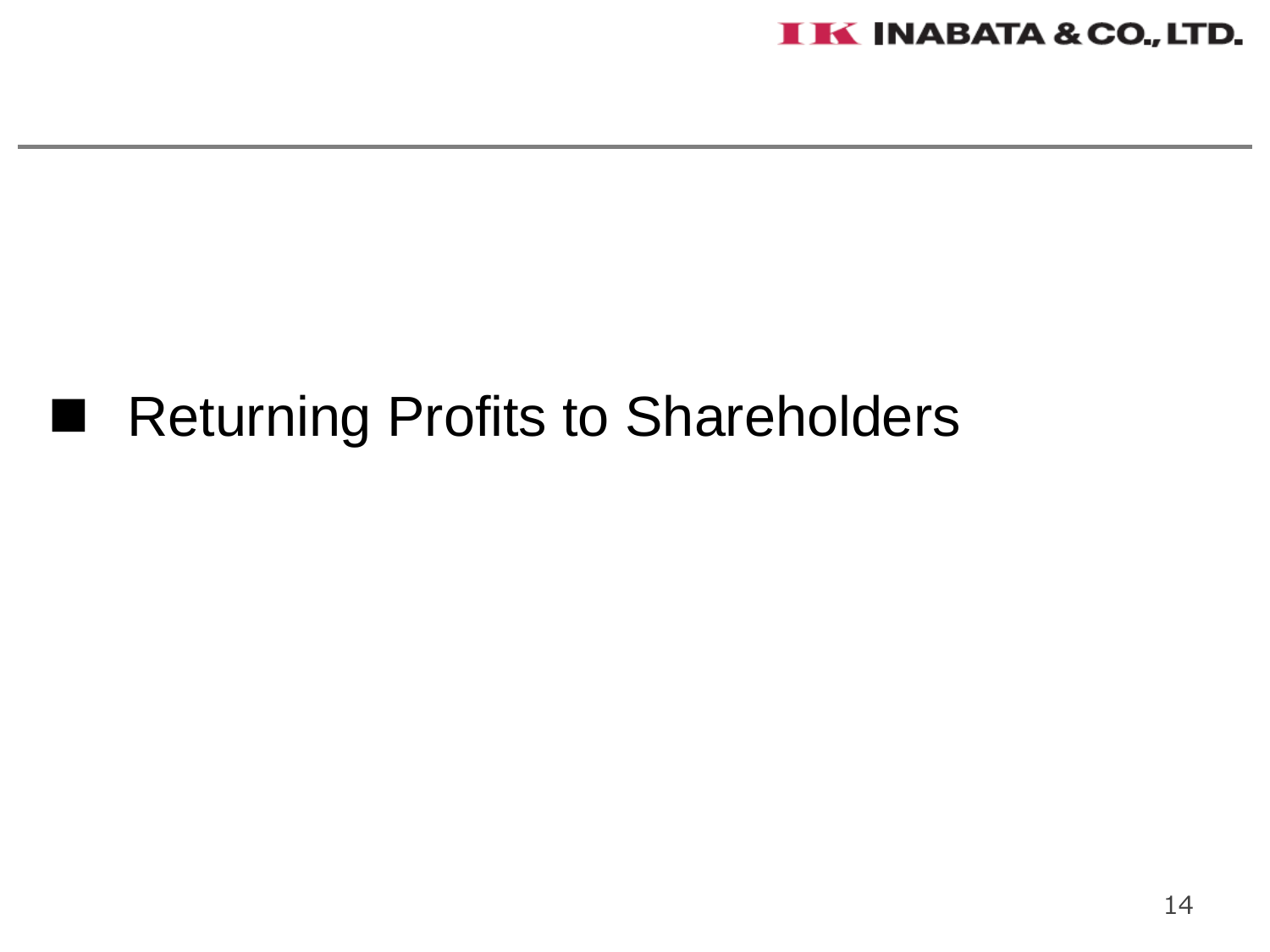# NC2023 Returning Profits to Shareholders

Revised the total return ratio in the basic policy for shareholder returns

During NC2023

### ■ Continue raising dividends (disclosed in March 2021)

We will ensure that dividend per share does not decline year on year by continually increasing our dividends

## ■ Target total return ratio of around 50% (disclosed in March 2021)

However, in fiscal years when the Company has recorded a considerable amount of cash inflows from the sale of strategically held shares, instead of being strictly bounded by the target total return ratio, the Company will return profits to shareholders after comprehensive consideration of various factors including future funding needs, financial position, stock price, and market conditions.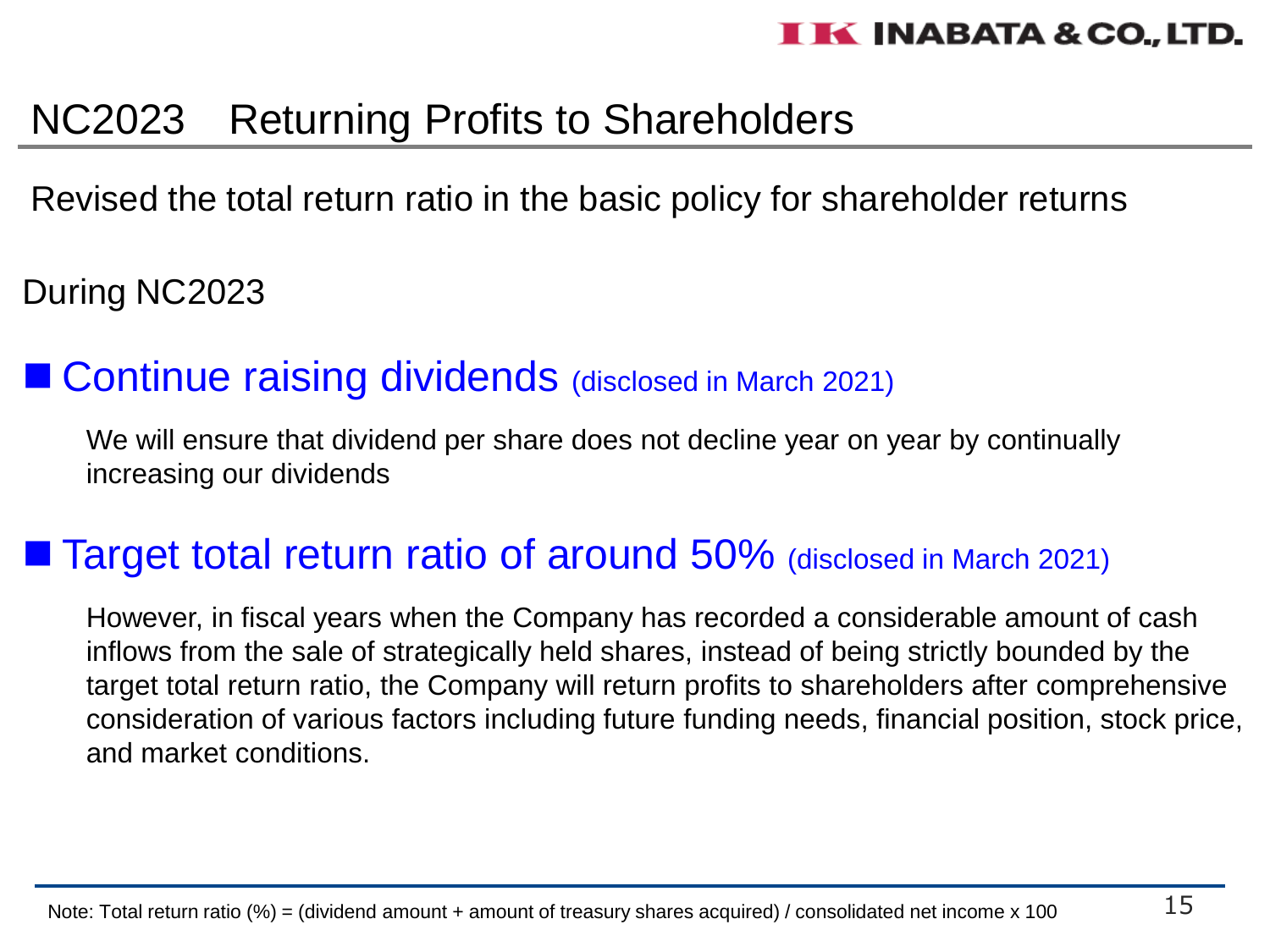# NC2023 Returning Profits to Shareholders

#### Share buyback

| Acquisition period | <b>Acquisition cost</b> | Total number of shares<br>acquired | <b>Cancellation status</b>           |
|--------------------|-------------------------|------------------------------------|--------------------------------------|
| February 2022      | $47,499$ million        | 3,085,100 shares                   | <b>Cancelled as of April</b><br>2022 |

#### ■ Annual dividends per share

|                       | Annual | Interim | Year-end | Payout ratio |
|-----------------------|--------|---------|----------|--------------|
| $FY03/22$ (actual)    | ¥110   | ¥30     | ¥80      | 29.4%        |
| FY03/23<br>(forecast) | 4115   | ¥50     | ¥65      | 32.0%        |

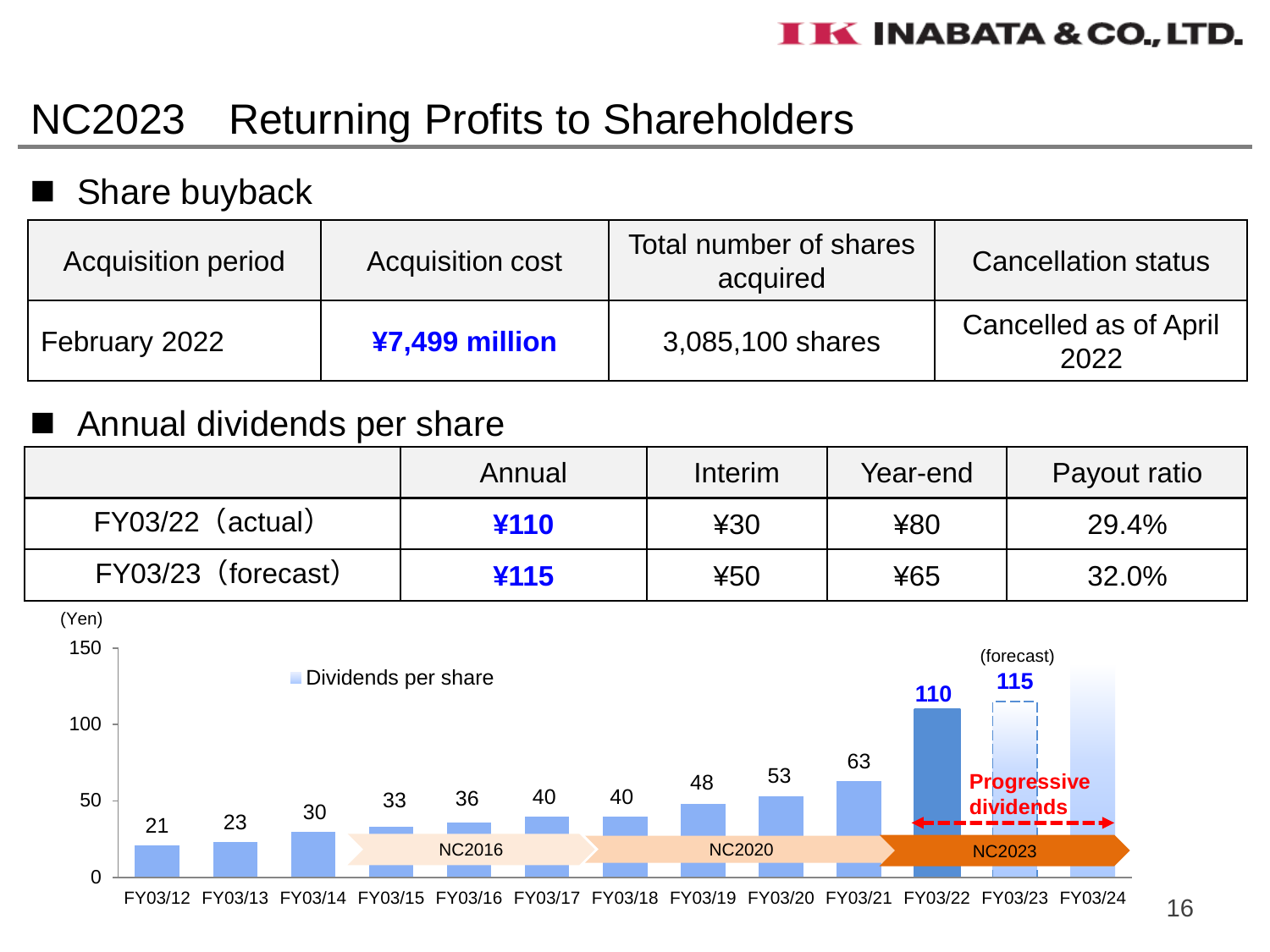# ■ Strategic shareholdings reduction policy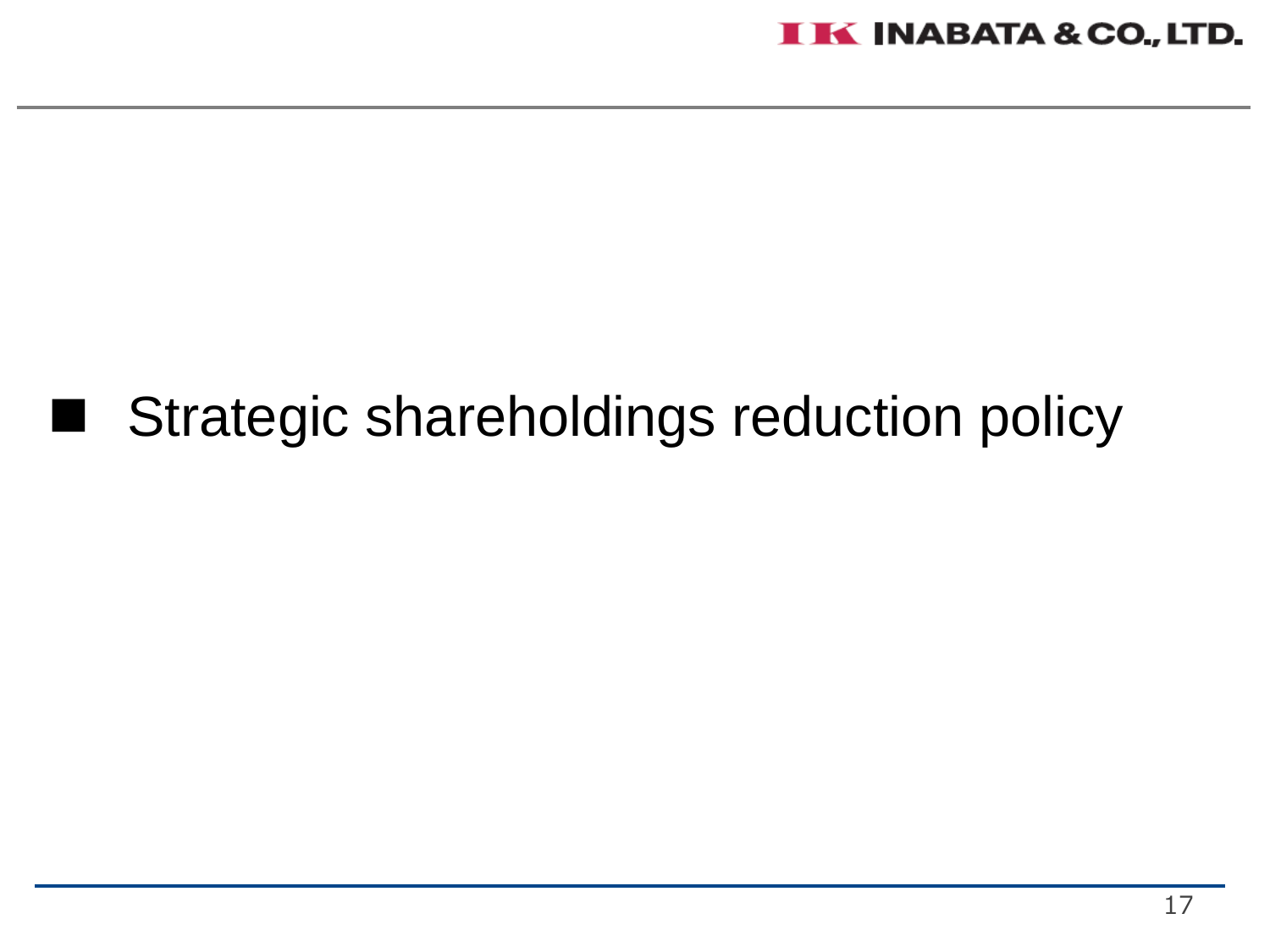## Strategic shareholdings reduction policy

In addition to the policy covering the three years of *NC2023*, added a longerterm policy covering years after that

■ Maintain the existing policy Reduce the balance of strategic shareholdings at the end of March 2021 by half during the three years of NC2023

■ Addition of a new policy

Further reduce strategic shareholdings in the medium to long term, cutting the balance of strategic shareholdings at the end of March 2021 by about 80% in the next five years (by the end of March 2027)



Funds procured from the sale of strategic shareholdings are in principle allocated to shareholder returns and growth investment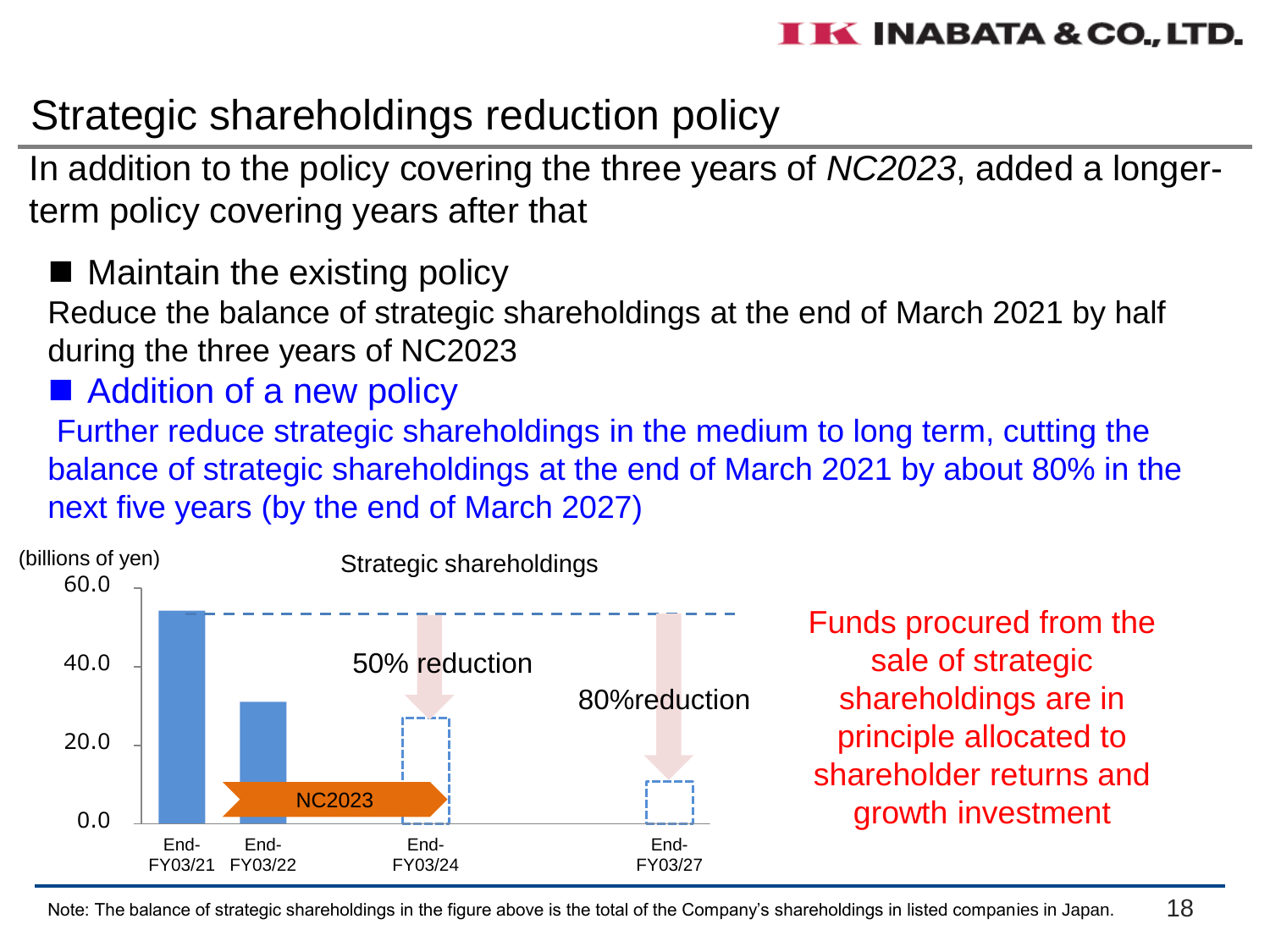

# ■ Reference Materials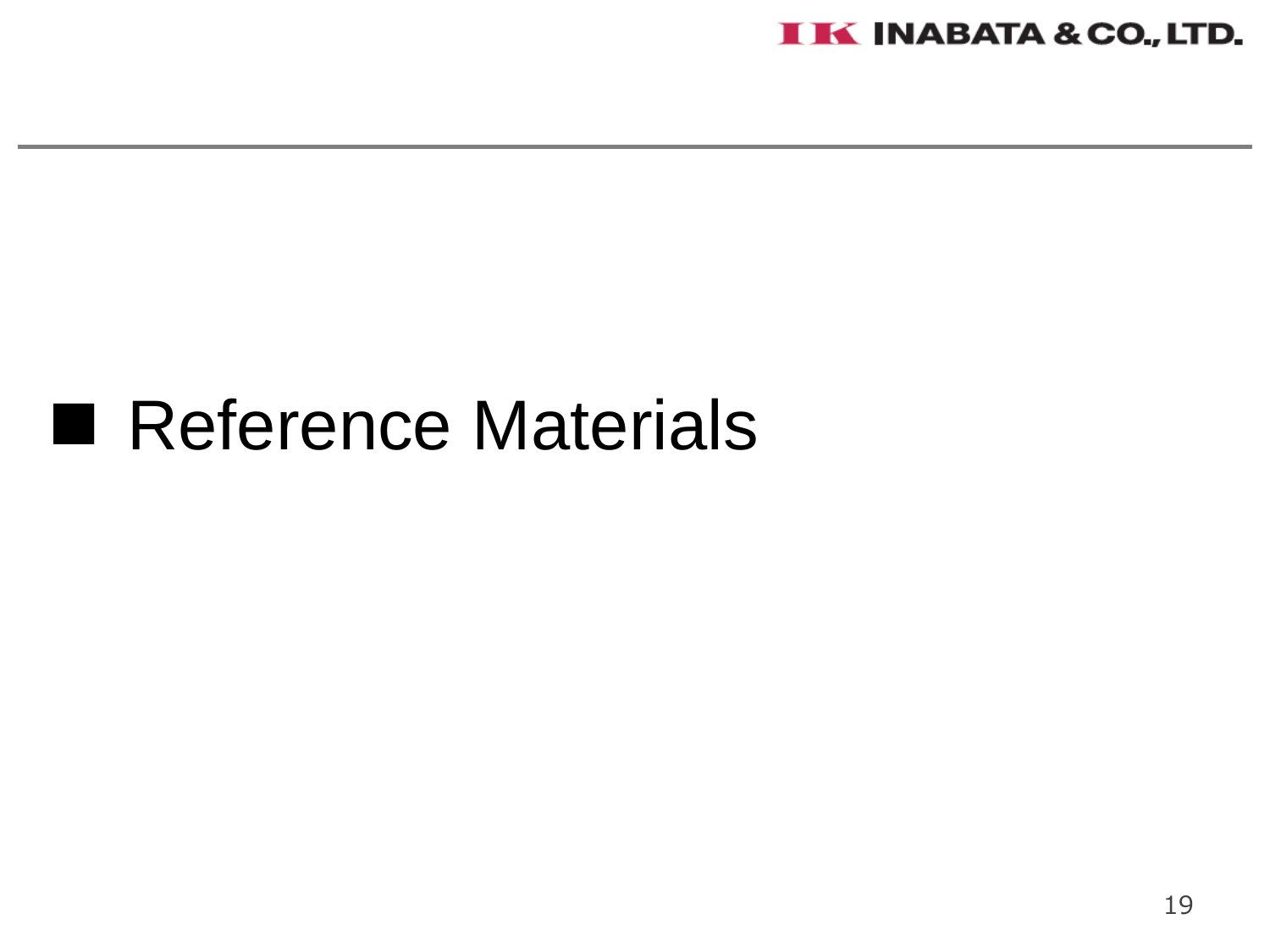**1. Further development of core businesses and horizontal expansion into growth sectors**

| <b>Segment</b>                      | <b>Key Initiatives</b>                                                                                                                                                                                                 |
|-------------------------------------|------------------------------------------------------------------------------------------------------------------------------------------------------------------------------------------------------------------------|
| Information &<br><b>Electronics</b> | Enrich LCD and OLED businesses within the Chinese market<br>Focus on FPDs for the new generation and peripheral components<br>Concentrate on the currently expanding business related to industrial inkjet<br>printers |
| <b>Plastics</b>                     | Take advantage of global expansion in the plastic compounds business and<br>other operations and achieve business expansion, particularly in the<br>automotive sector                                                  |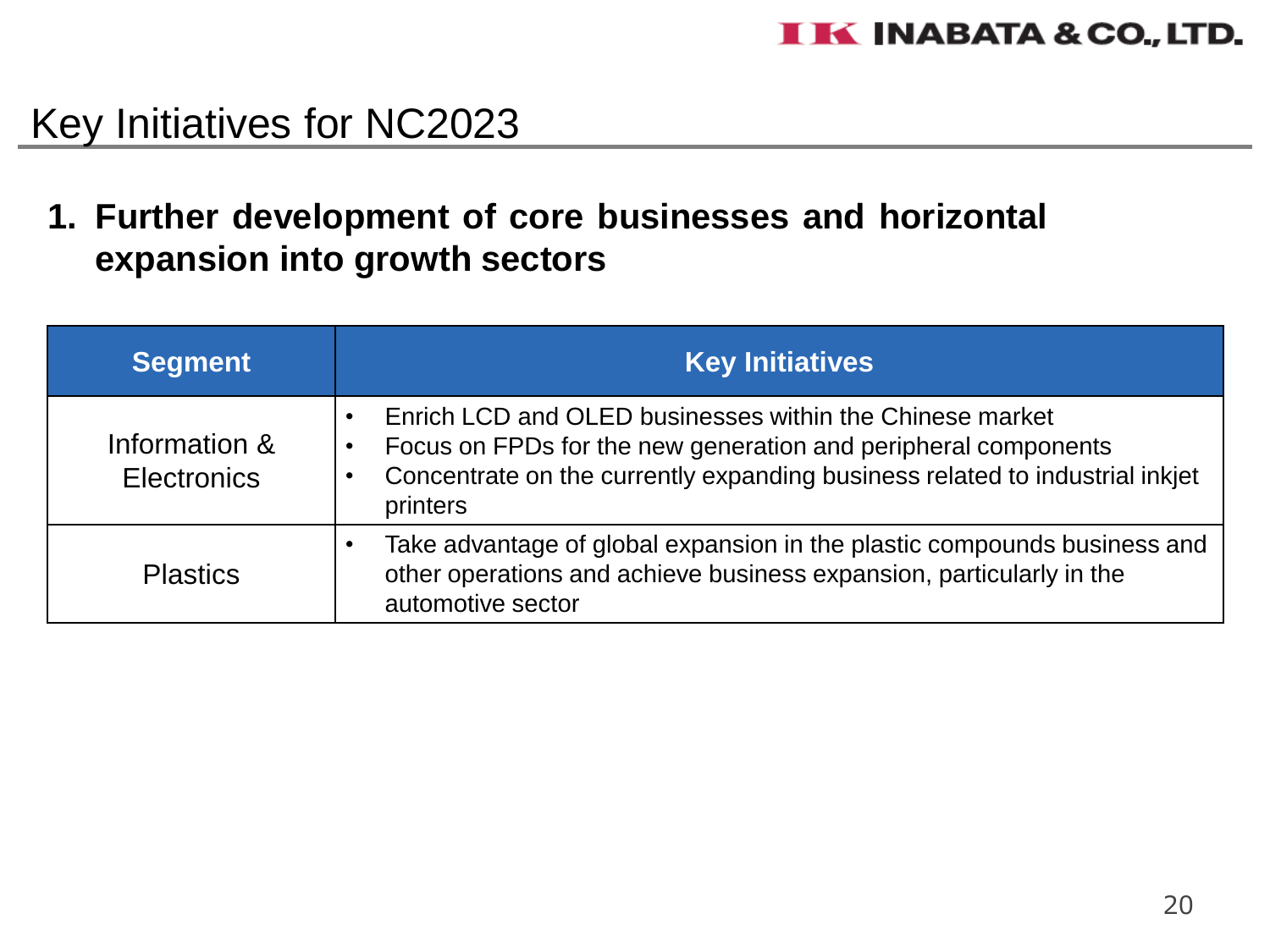**2. Multi-faceted approach to markets with potential for future growth and steady monetization efforts**

| <b>Segment</b>                                                             | <b>Key Initiatives</b>                                                                                                                                                                                                                                             |
|----------------------------------------------------------------------------|--------------------------------------------------------------------------------------------------------------------------------------------------------------------------------------------------------------------------------------------------------------------|
| Information &<br><b>Electronics</b><br><b>Plastics</b><br><b>Chemicals</b> | Expand our lineup of environmental impact-reducing products<br>$\bullet$<br>Conduct multifaceted rollout of initiatives supporting business in the new<br>energy sector, 5G-related business, and business associated with<br>automotive applications and mobility |
| Life industry<br>(Food and<br>agriculture)                                 | Accelerate upstream and downstream expansion through wide-ranging<br>investment and other initiatives                                                                                                                                                              |
| Life industry<br>(Life science)                                            | Strengthen focus on the regenerative medicine sector and other markets<br>with growth potential                                                                                                                                                                    |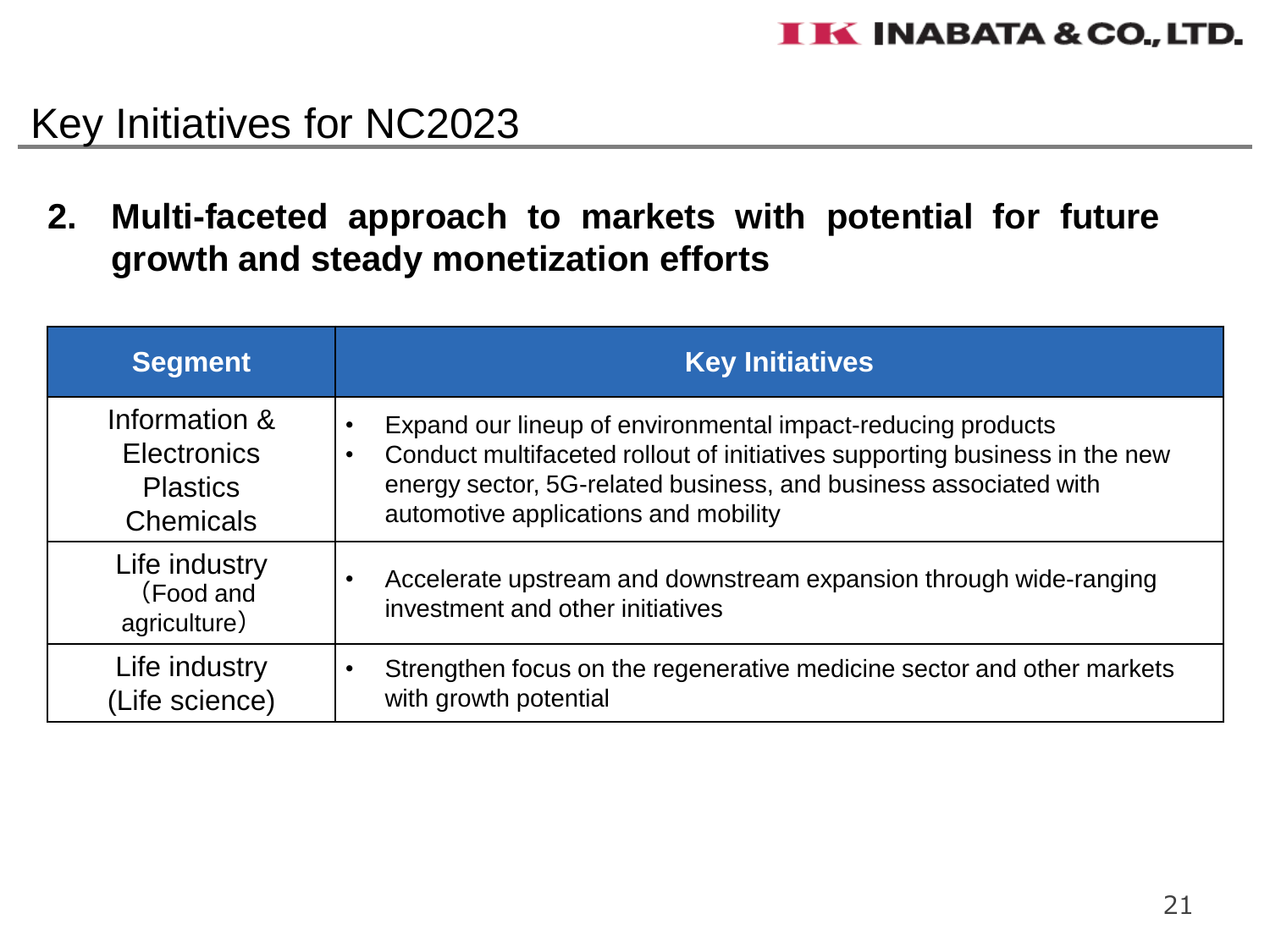#### **3. Intensification of investment targeting future growth**

We will consider investing in the following sectors and fields to achieve expansion in the trading business.

| <b>Segment</b>                      | <b>Key Initiatives</b>                                                                                                                                                                        |
|-------------------------------------|-----------------------------------------------------------------------------------------------------------------------------------------------------------------------------------------------|
| Information &<br><b>Electronics</b> | Batteries and other elements of renewable energy                                                                                                                                              |
| Life industry                       | Upstream and downstream domains associated with food products and<br>agriculture (especially processing functions)<br>Regenerative medicine and other growth areas (venture investment, etc.) |
| <b>Plastics</b>                     | Pursue manufacturing functions with the aim of achieving enrichment in the<br>automotive sector<br>Automation and labor saving in manufacturing divisions for compounds, etc.                 |
| <b>Chemicals</b>                    | Mobility sector                                                                                                                                                                               |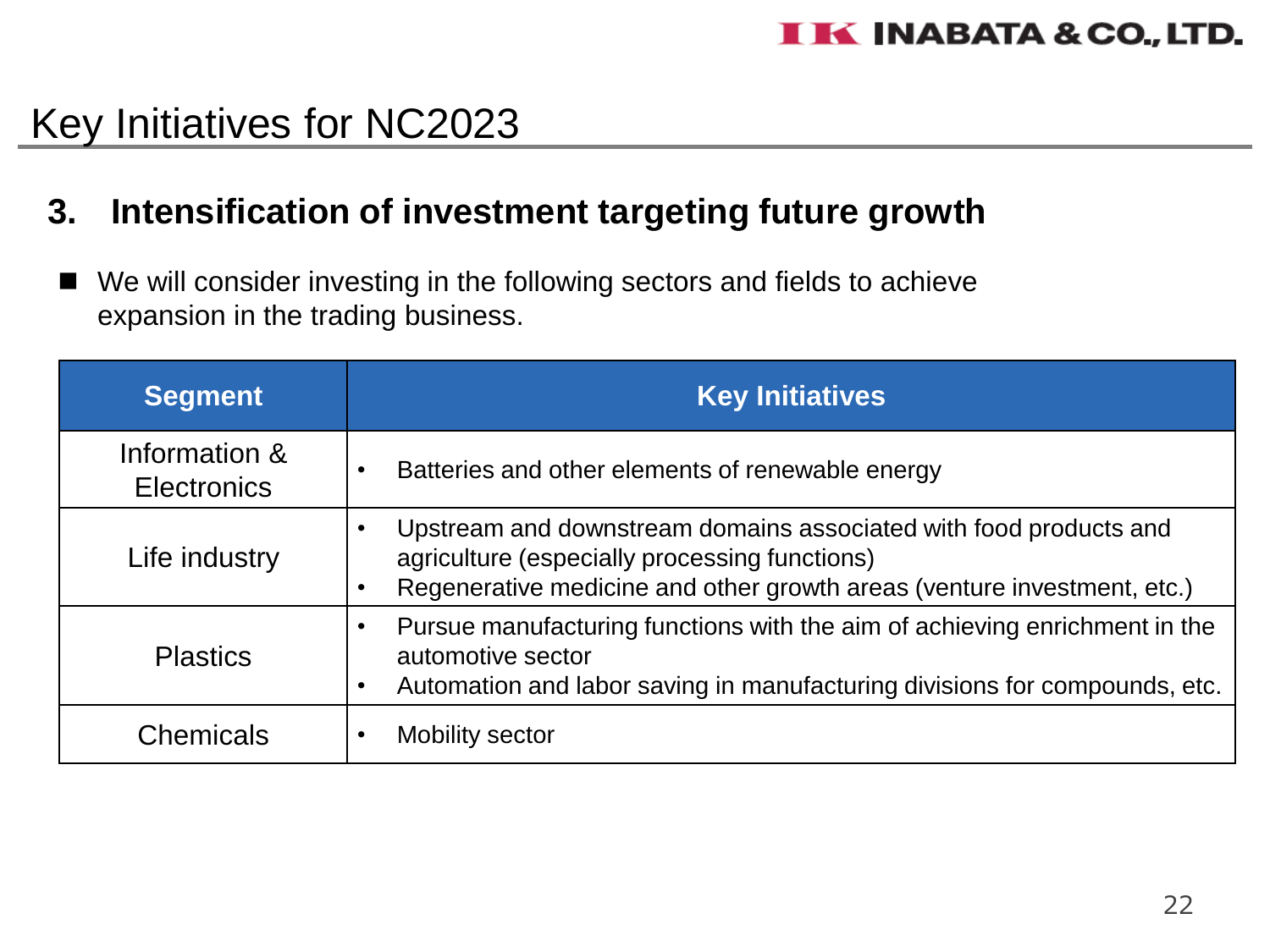**4. Further upgrades to global management information infrastructure**

#### **Key Initiatives**

- Embrace new technological trends and promote further digitalization (digital transformation initiatives)
- Establish a global management information infrastructure that will support security enhancement, business continuity planning, and new workstyles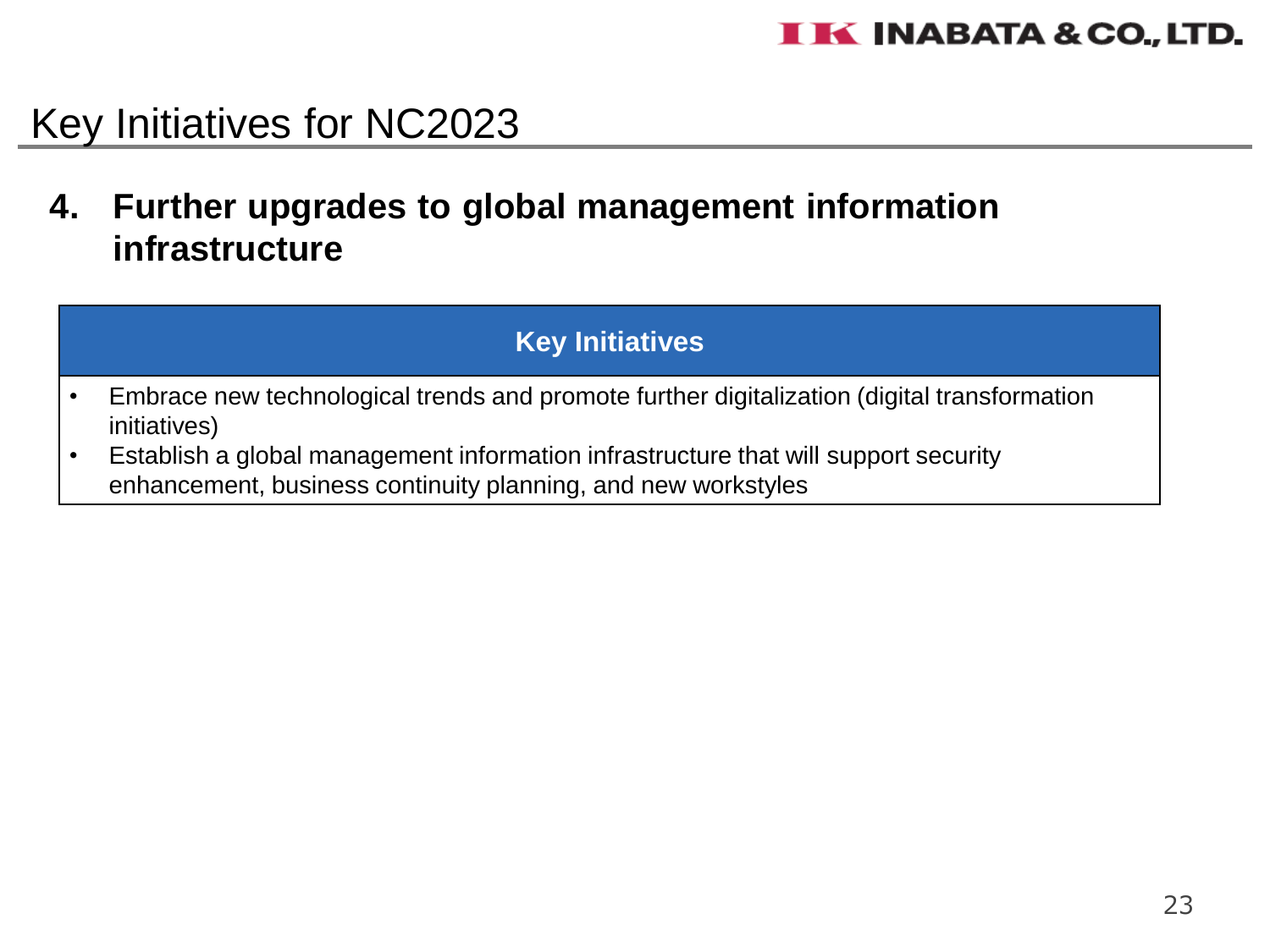**5. Continuous review of assets and further improvement of capital and asset efficiency**

#### **Key Initiatives**

- Reduce the balance of strategic shareholdings at the end of March 2021 by half during the three years of NC2023
- Further reduce strategic shareholdings in the medium to long term, cutting the balance of strategic shareholdings at the end of March 2021 by about 80% in the next five years (by the end of March 2027)
- The policy is to allocate the funds obtained from the sale of shares held as strategic shareholdings not to internal reserves but to shareholder returns and investment for future growth.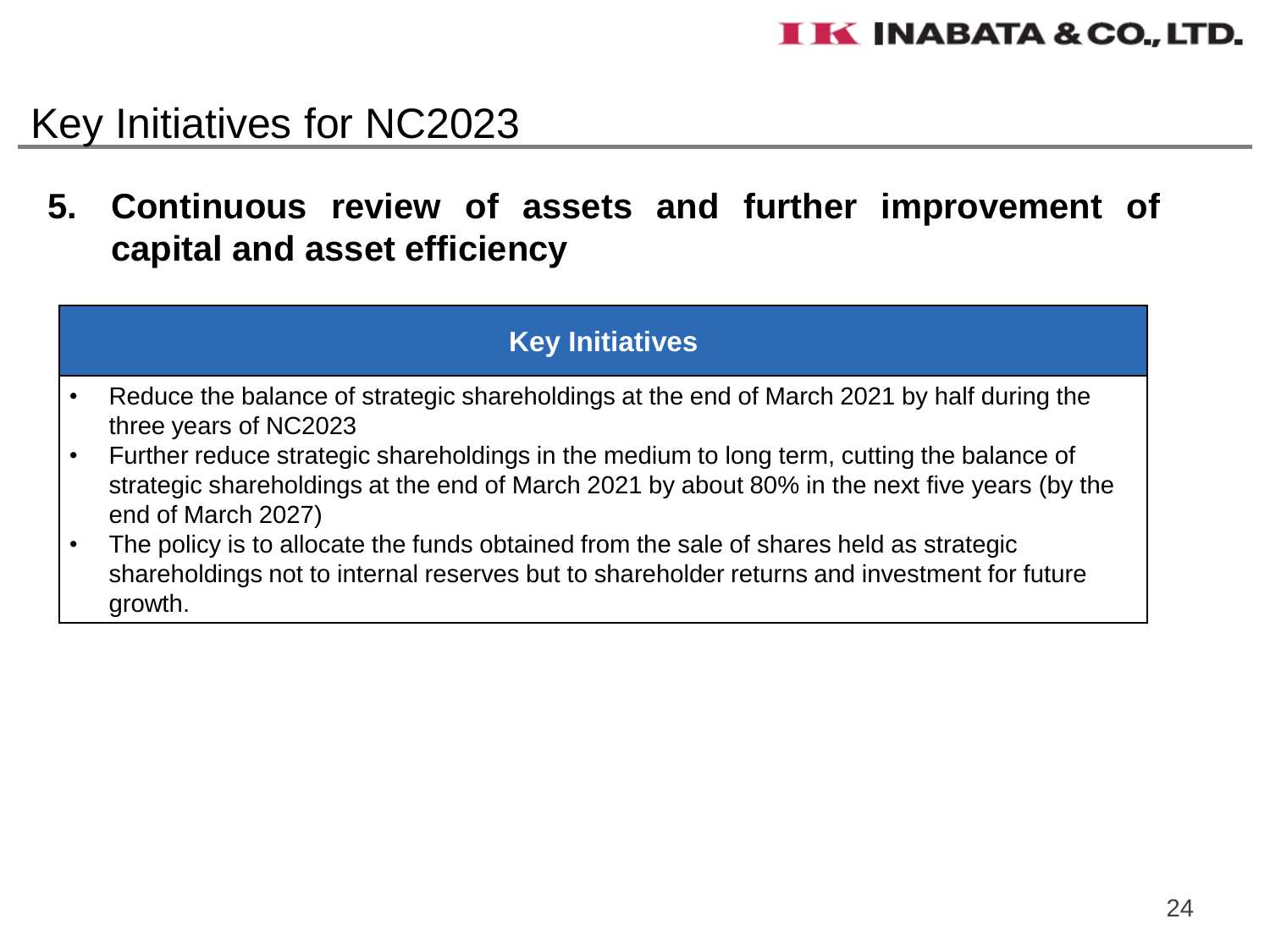#### **6. Enhancement of human capital utilization efforts**

#### **Key Initiatives**

- Further implement systemic enhancements aimed at supporting global human resource development and increasing diversity
- Strengthen initiatives targeting employee engagement and new workstyle reforms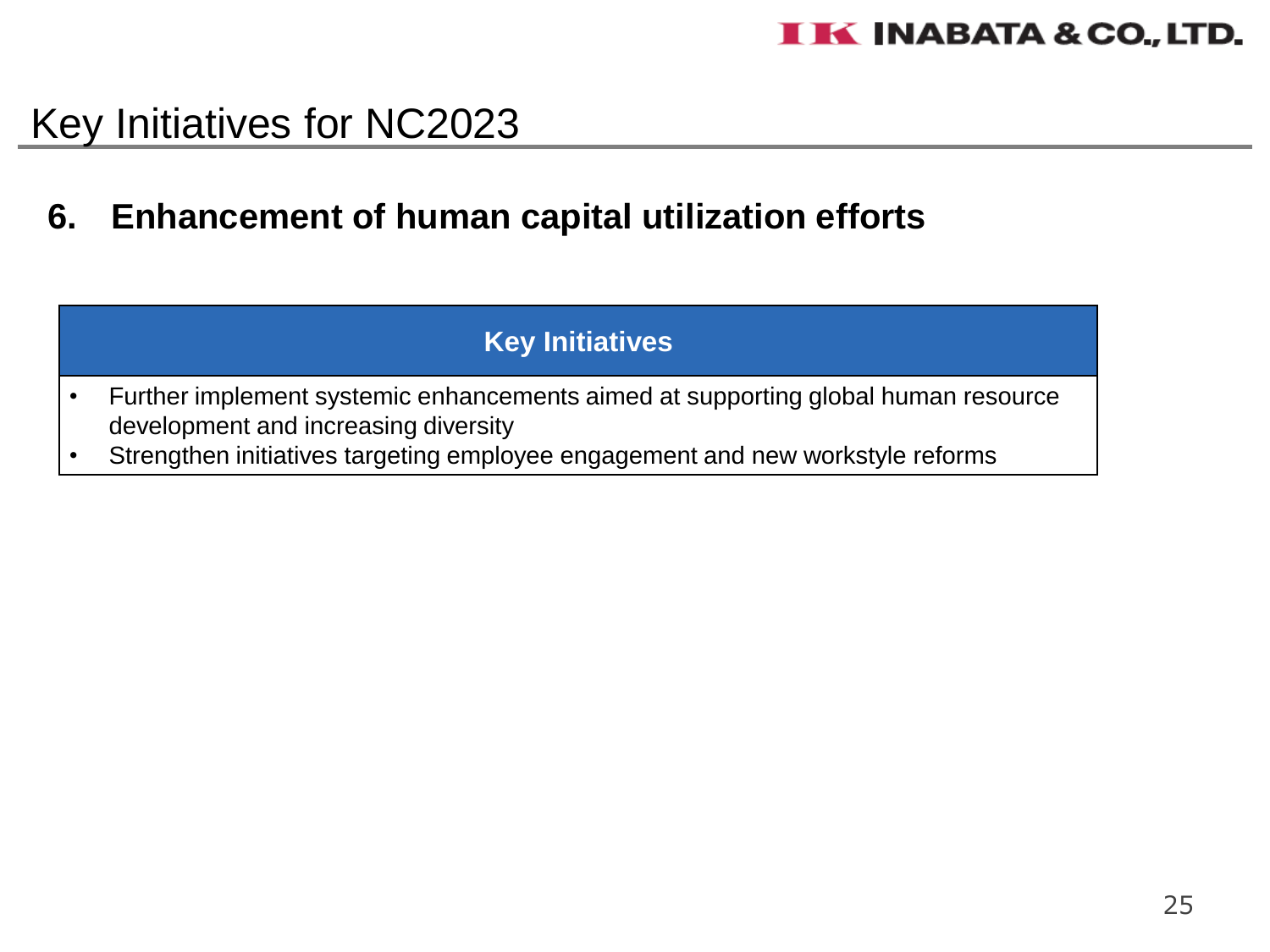### Progress in the First Year of NC2022: (1) Information & Electronics



| (Billions of yen)       | <b>NC2023</b><br><b>FY03/22</b><br><b>First year actual</b> | <b>NC2023</b><br><b>FY03/22</b><br><b>First year targets</b> | <b>NC2023</b><br><b>FY03/24</b><br><b>Final year goals</b> |
|-------------------------|-------------------------------------------------------------|--------------------------------------------------------------|------------------------------------------------------------|
| <b>Operating profit</b> | 6.42                                                        | 5.05                                                         | 5.65                                                       |
| Operating profit margin | 2.6%                                                        | $2.2\%$                                                      | 2.3%                                                       |
| <b>Sales</b>            | 247.7                                                       | 226.0                                                        | 246.0                                                      |

- Sales of mainstay products, including FPD-related (e.g., LCD panel), OA equipment-related, and solar cell-related products, were robust.
- Sales and operating profit exceeded both the first year targets and final year goals.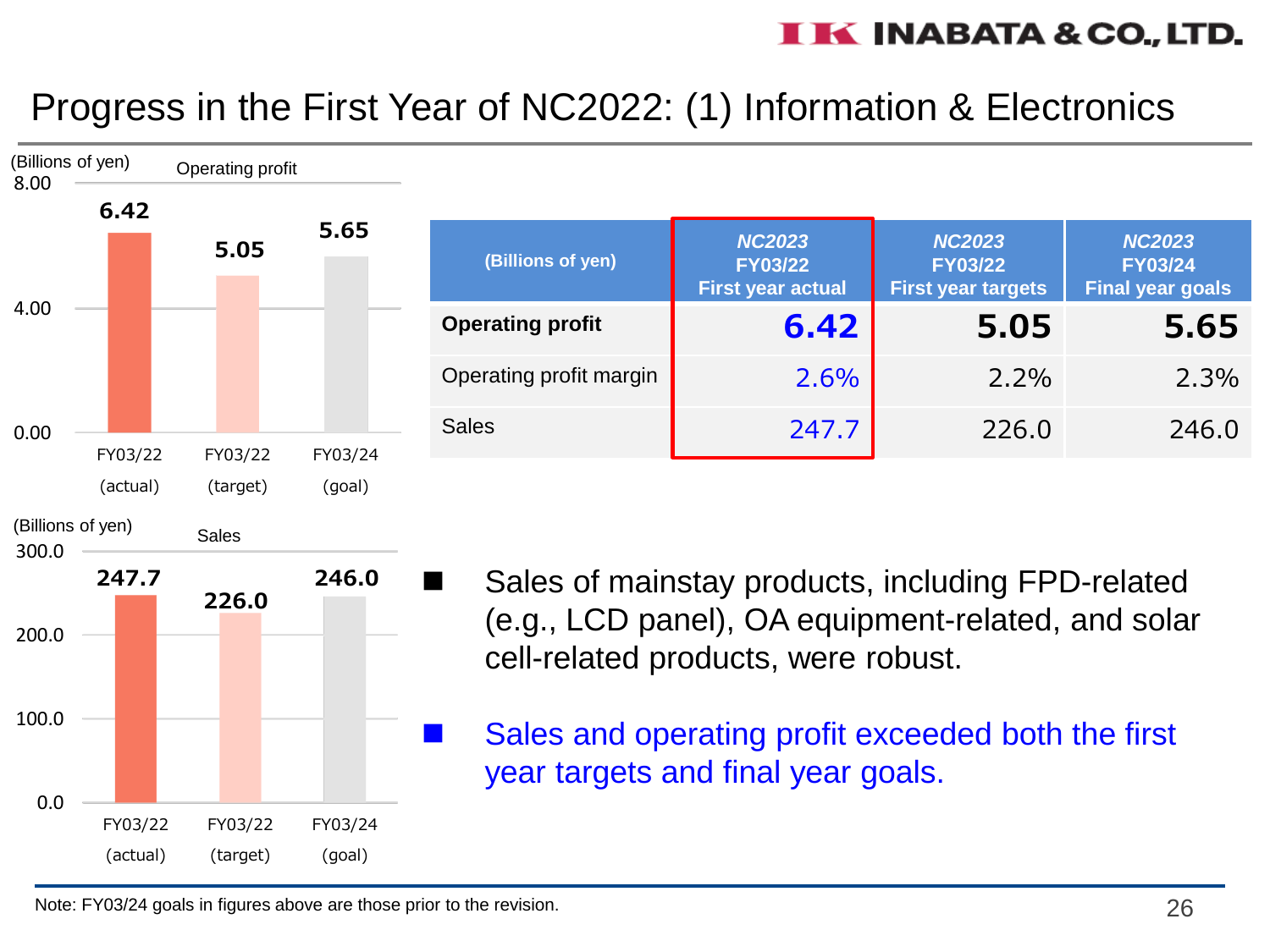### Progress in the First Year of NC2022: (2) Chemicals



| <b>NC2023</b><br>FY03/22<br>First year actual | <b>NC2023</b><br>FY03/22<br>First year targets | <b>NC2023</b><br><b>FY03/24</b><br><b>Final year goals</b> |
|-----------------------------------------------|------------------------------------------------|------------------------------------------------------------|
| 2.20                                          | 1.20                                           | 1.50                                                       |
| 2.8%                                          | 1.8%                                           | 1.9%                                                       |
| 78.6                                          | 68.0                                           | 77.0                                                       |
|                                               |                                                |                                                            |

Sales of resin materials and additives, raw materials for automotive components, and housing construction materials recovered overall from the sharp decline in FY03/21 caused by the pandemic.

Sales and operating profit exceeded both the first year targets and final year goals.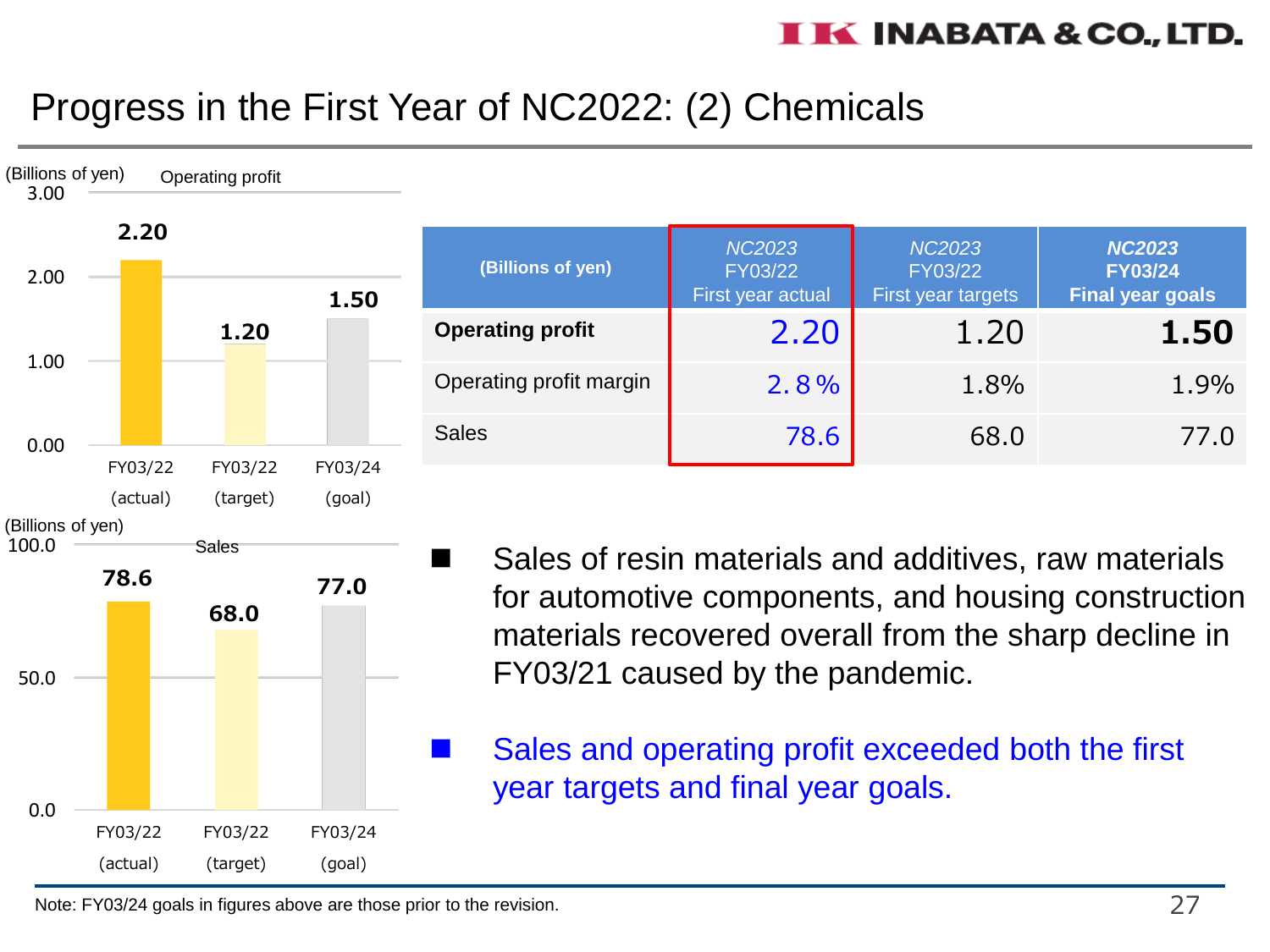### Progress in the First Year of NC2023: (3) Life Industry



| (Billions of yen)       | <b>NC2023</b><br><b>FY03/22</b><br><b>First year actual</b> | <b>NC2023</b><br><b>FY03/22</b><br><b>First year targets</b> | <b>NC2023</b><br><b>FY03/24</b><br><b>Final year goals</b> |
|-------------------------|-------------------------------------------------------------|--------------------------------------------------------------|------------------------------------------------------------|
| Operating profit        | 2.61                                                        | 1.90                                                         | 2.20                                                       |
| Operating profit margin | 6.9%                                                        | 4.9%                                                         | 4.8%                                                       |
| <b>Sales</b>            | 38.2                                                        | 38.8                                                         | 46.0                                                       |

- Sales of processed seafoods and agricultural products in the food-related business, and ingredients for cosmetics and raw materials for daily goods in the life science-related business were robust.
	- ◼ Operating profit exceeded both the first year targets and final year goals thanks in part to strong sales of seafood products in the US.

Sales were in line with the first year targets.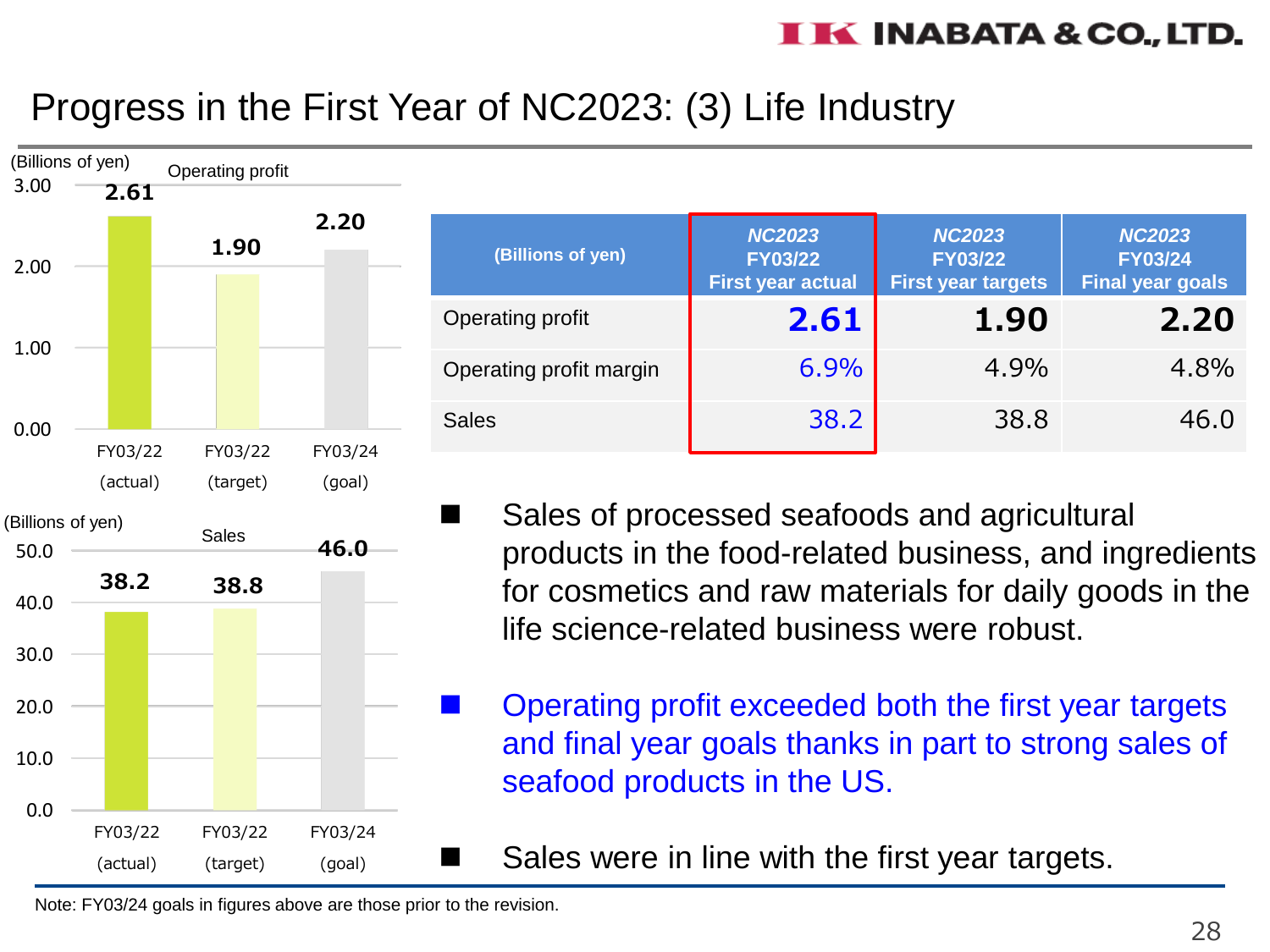### Progress in the First Year of NC2023: (4) Plastics



| 7.05   | (Billions of yen)       | <b>NC2023</b><br><b>FY03/22</b><br><b>First year actual</b> | <b>NC2023</b><br><b>FY03/22</b><br><b>First year targets</b> | <b>NC2023</b><br><b>FY03/24</b><br><b>Final year goals</b> |
|--------|-------------------------|-------------------------------------------------------------|--------------------------------------------------------------|------------------------------------------------------------|
|        | Operating profit        | 8.67                                                        | 6.25                                                         | 7.05                                                       |
|        | Operating profit margin | 2.7%                                                        | 2.3%                                                         | 2.3%                                                       |
| 603/24 | <b>Sales</b>            | 316.2                                                       | 267.0                                                        | 300.8                                                      |
|        |                         |                                                             |                                                              |                                                            |

Sales of all products, including automotive-related, OA equipment-related, daily goods-related, and foodrelated products, recovered from a major slump in FY03/21 caused by the pandemic; increase in resin prices also contributed to sales growth.

Sales and operating profit exceeded both the first year targets and final year goals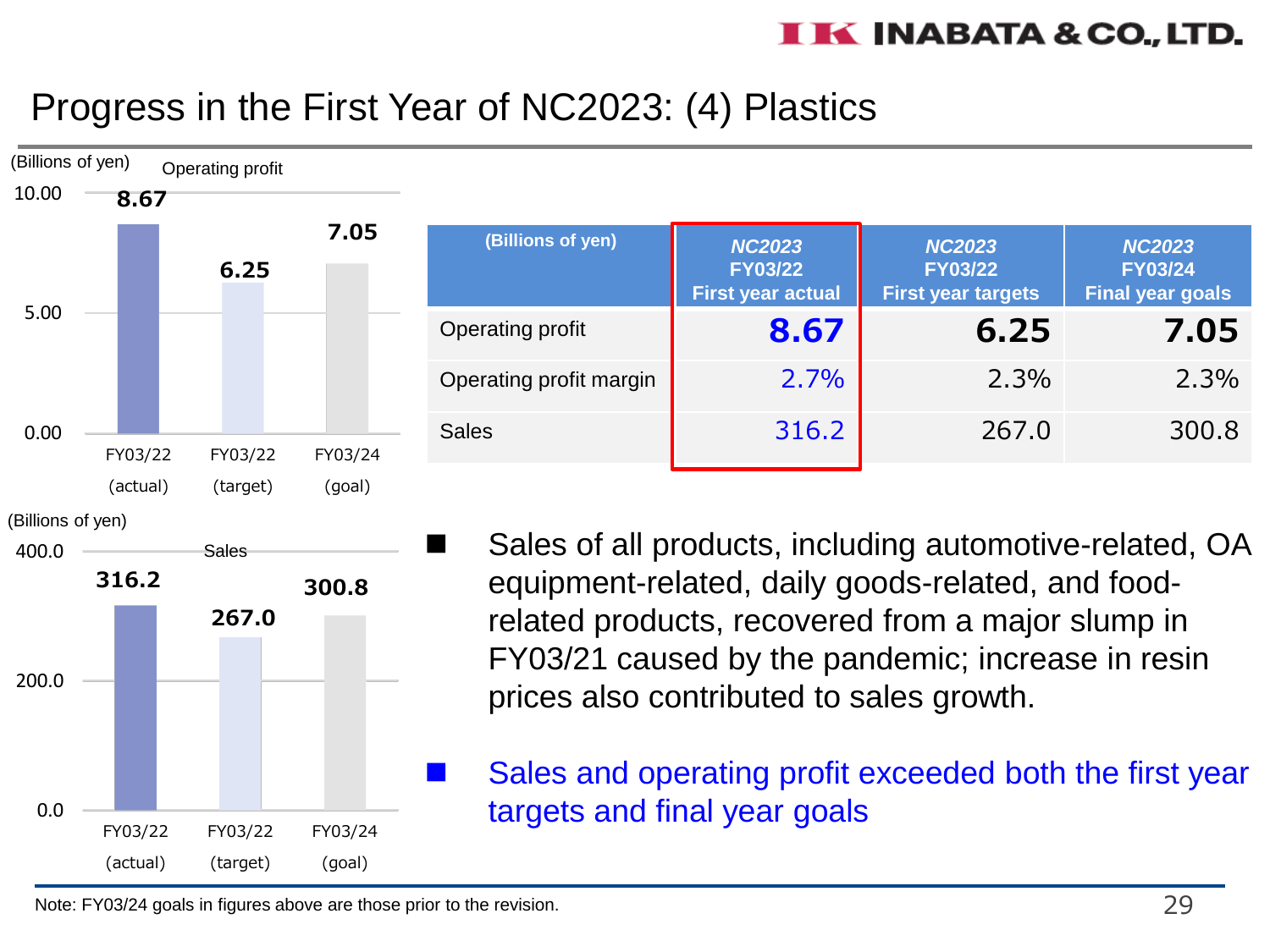# *NC2023* Investment Status

| (Billions of yen)        | <b>NC2020</b><br>Four years<br>cumulative results | <b>NC2023</b><br>FY03/22<br>actual | <b>NC2023</b><br>cumulative results |
|--------------------------|---------------------------------------------------|------------------------------------|-------------------------------------|
| <b>Growth investment</b> | 8.90                                              | 1.20                               | 1.20                                |
| <b>Fixed investment</b>  | 8.03                                              | 2.01                               | 2.01                                |
| Total                    | 16.93                                             | 3.21                               | 3.21                                |
|                          |                                                   |                                    |                                     |

- Major growth investments in FY03/22
- Plastics segment:
	- ¥0.29 billion for facilities (related to compound)
	- ¥0.16 billion for facilities (related to inflation molding)
	- ¥0.10 billion for facilities (others)
- Life industry segment:
	- ¥0.09 billion (related to food-related business, Awaji Island Project)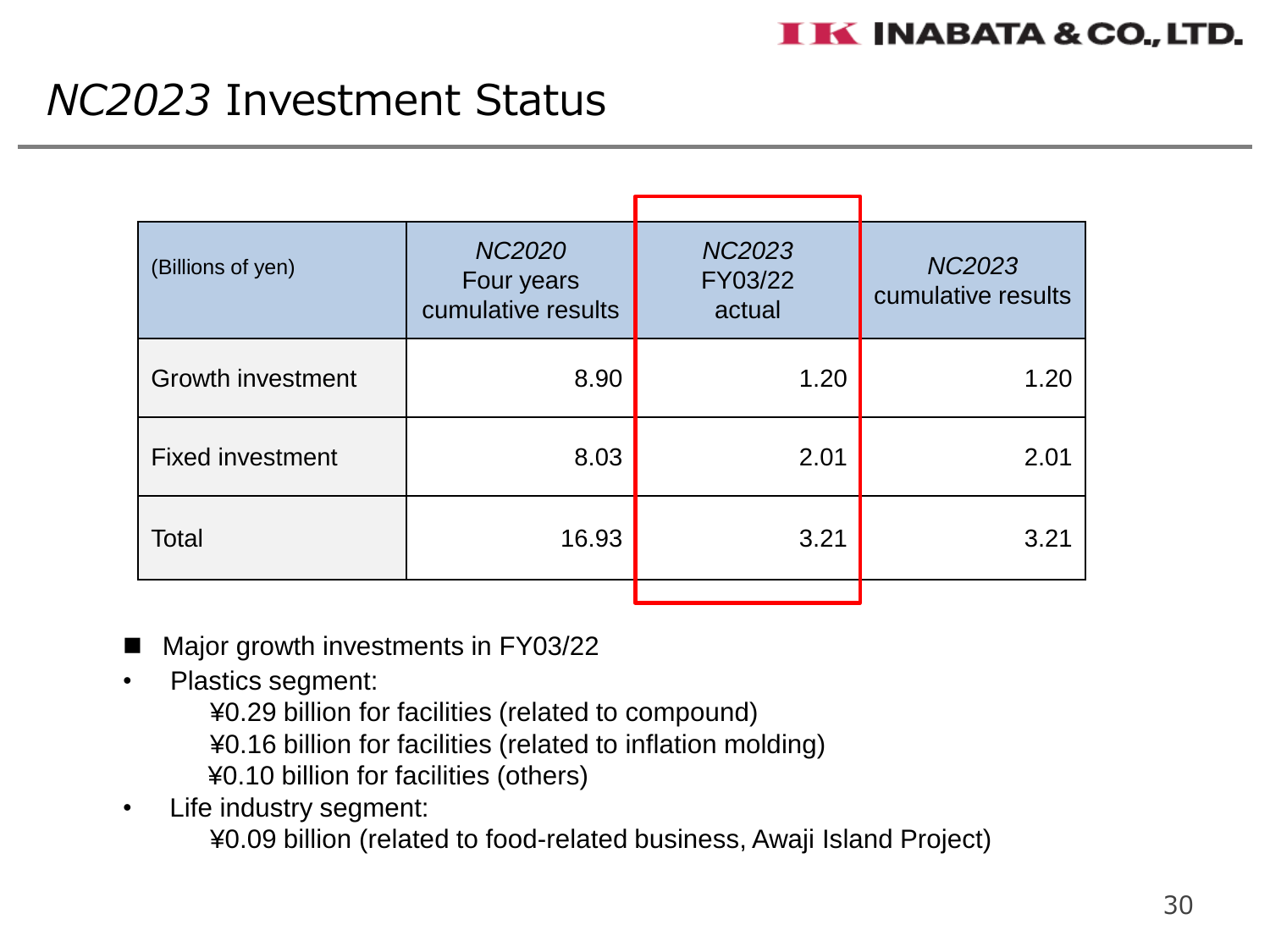# NC2023 Further Development of Core Businesses

#### Progress at our compounds plant (sales to automakers in Mexico)



#### ◼ As of FY03/22

Sales volume increased as demand recovered versus FY03/21. Selling prices rose on higher resin prices.

◼ Outlook for FY03/23

Sales to existing customers recovered to pre-pandemic levels, in part because semiconductor shortages were resolved. Sales volume is expected to increase owing to production transfers from other companies among other factors.

|                    | Sales volume |
|--------------------|--------------|
| FY03/21 (actual)   | 6,900 MT     |
| FY03/22 (actual)   | 8,700 MT     |
| FY03/23 (forecast) | 14,000 MT    |



31 Company: IK Plastic Compound Mexico, S.A. de C.V. Production capacity: 15,000 MT/year Location: Silao, Guanajuato, central Mexico Commenced operations in November 2013, with mass production starting in September 2014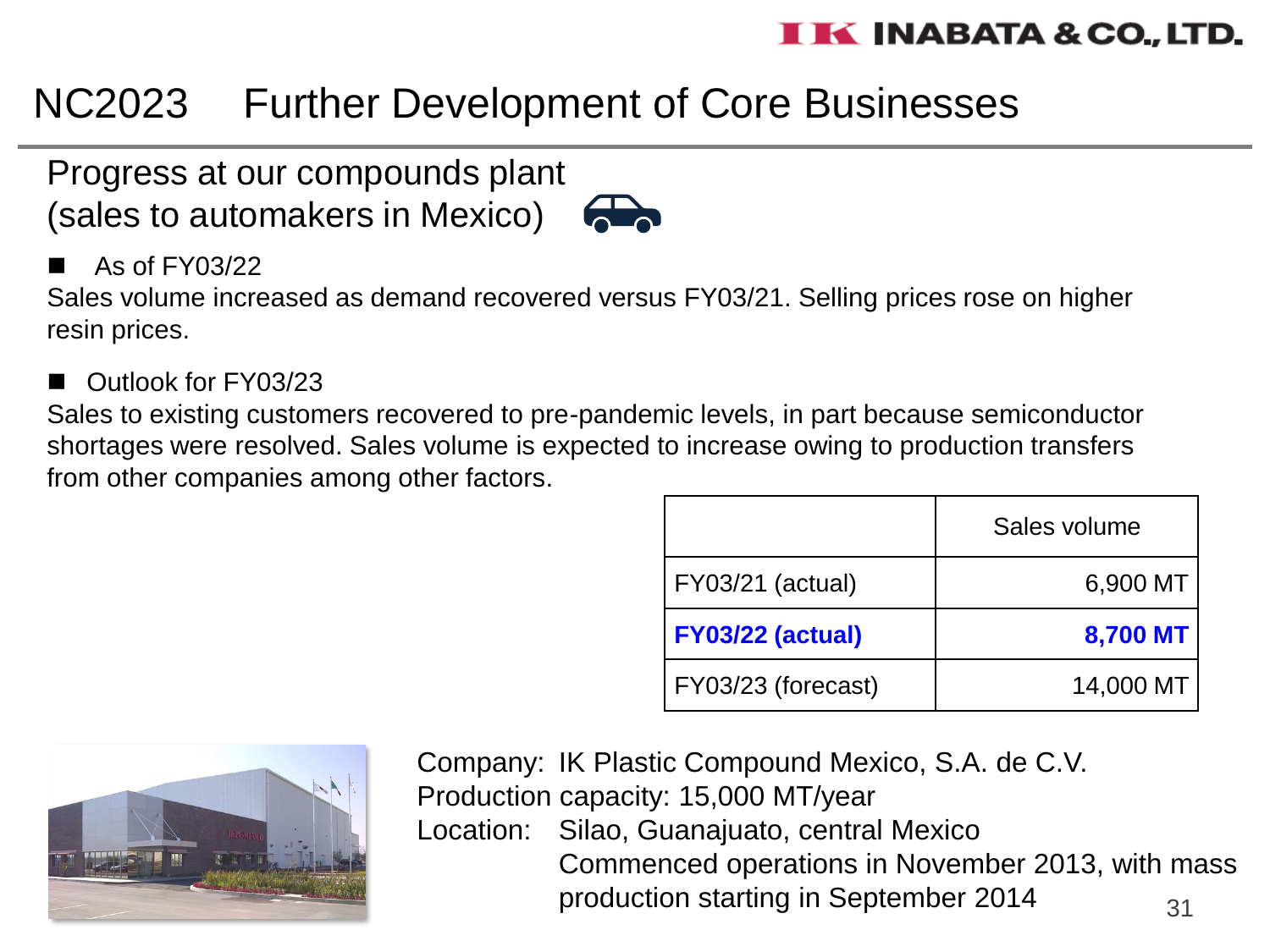# NC2023 Further Development of Core Businesses

Progress at our compounds plant (sales to manufacturers of OA equipment in the Philippines)



#### $\blacksquare$  As of FY03/22

Sales targets were not met, as a key customer, an OA equipment manufacturer, missed its production targets due to electronic parts and resin shortages. That said, overall performance held firm thanks in part to higher selling prices on the back of soaring resin prices.

◼ Outlook for FY03/23

Sales volume is expected to remain flat YoY.

|                         | Sales volume |  |
|-------------------------|--------------|--|
| FY03/21 (actual)        | 9,500 MT     |  |
| <b>FY03/22 (actual)</b> | 17,000 MT    |  |
| FY03/23 (forecast)      | 17,000 MT    |  |



Company: IK PLASTIC COMPOUND PHILS. INC. Production capacity: 17,700 MT/year Location: Laguna Province, Philippines Commenced business and production in July 2014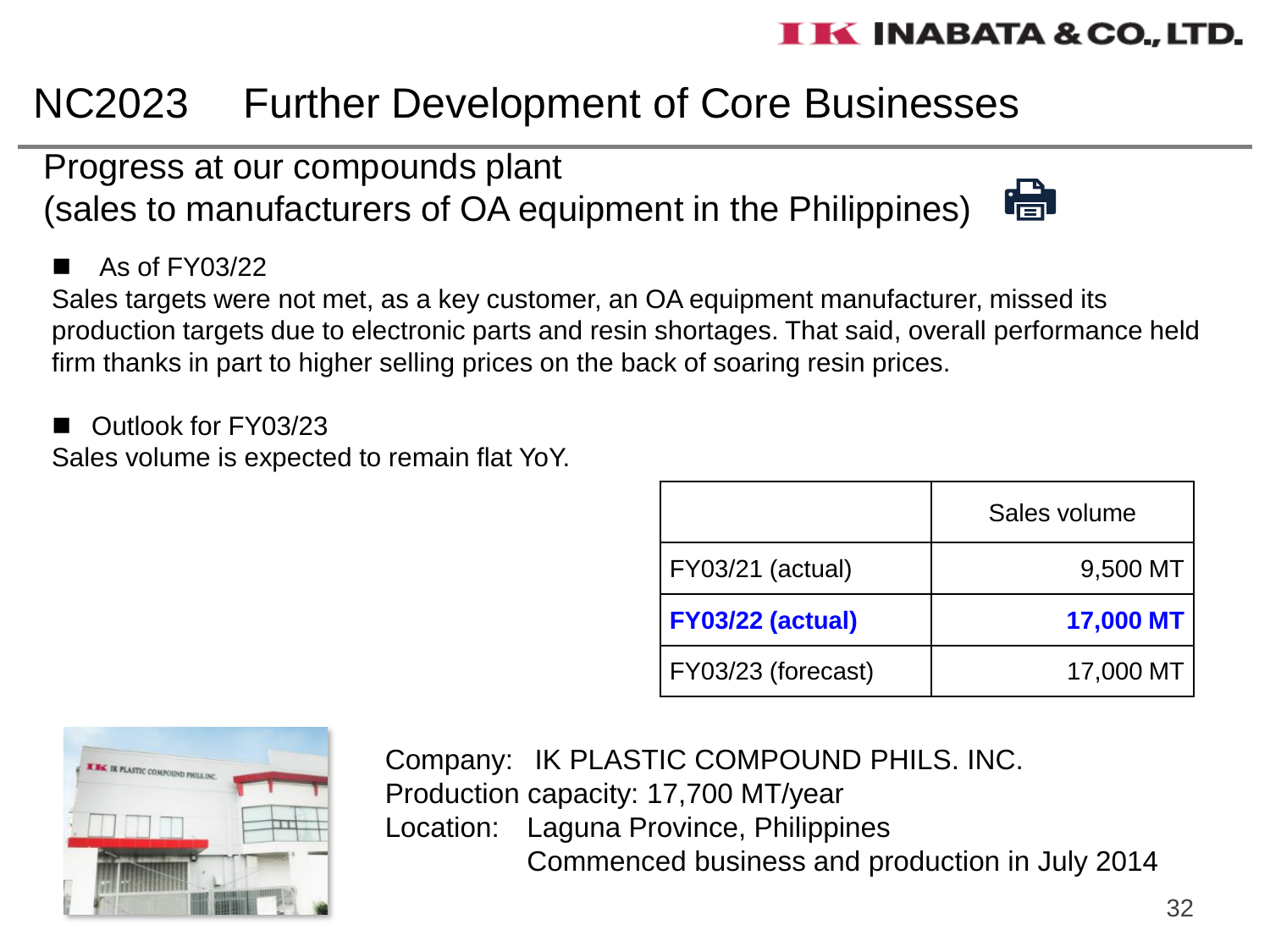#### Annual Production Capacity for Plastic Compounds

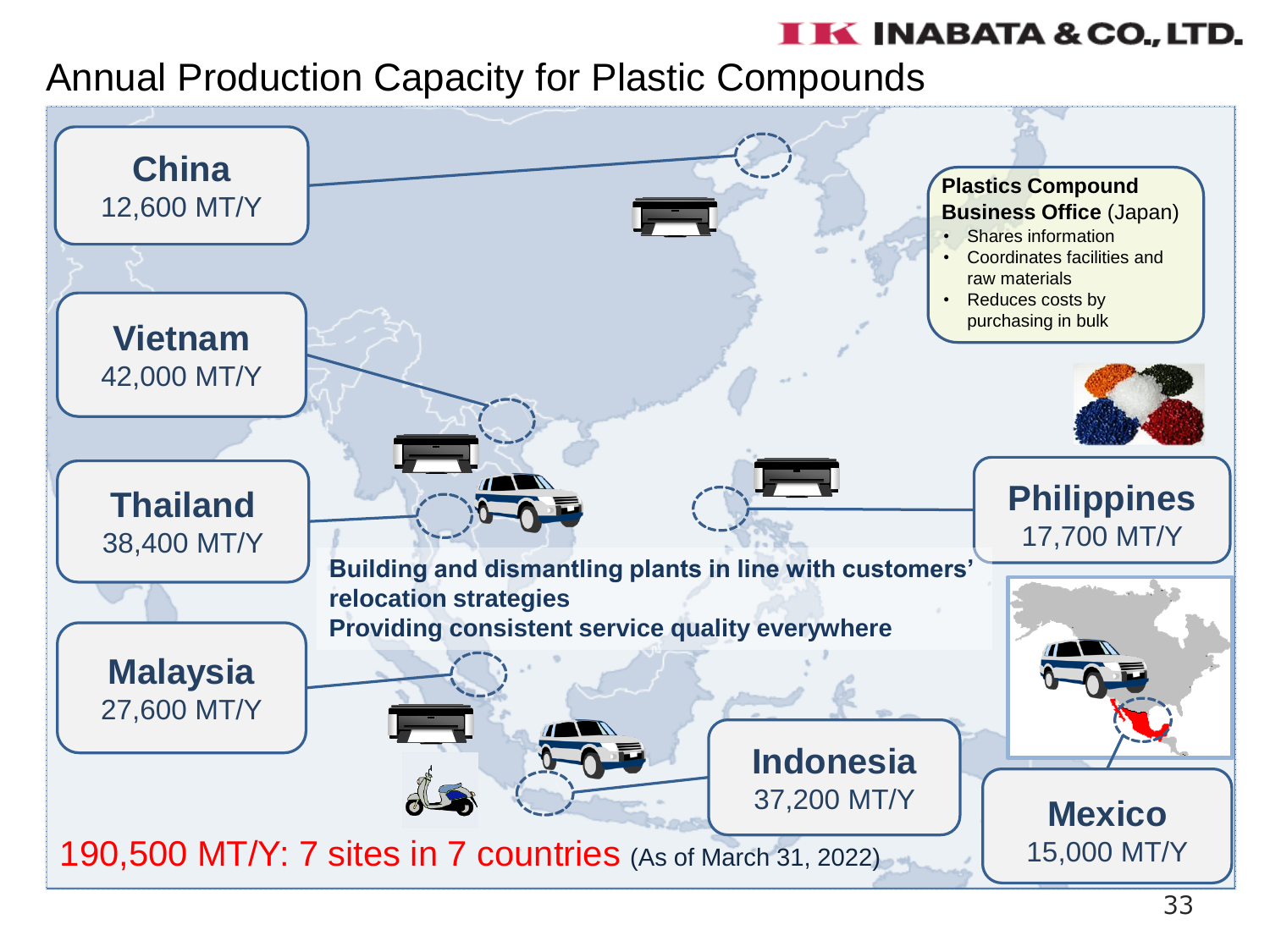# NC2023 Enhancement of Human Capital Utilization Efforts

- $\checkmark$  In May 2022, Inabata conducted an engagement survey of 1,700 employees at 29 locations in 17 countries.
- $\checkmark$  Introduced remote work and work-at-home systems to accommodate flexible work styles

Number of overseas personnel in the trading division and people on overseas assignment





Employees at Inabata Mexico

Note: The number of people on overseas assignment is as of the first day of the following month.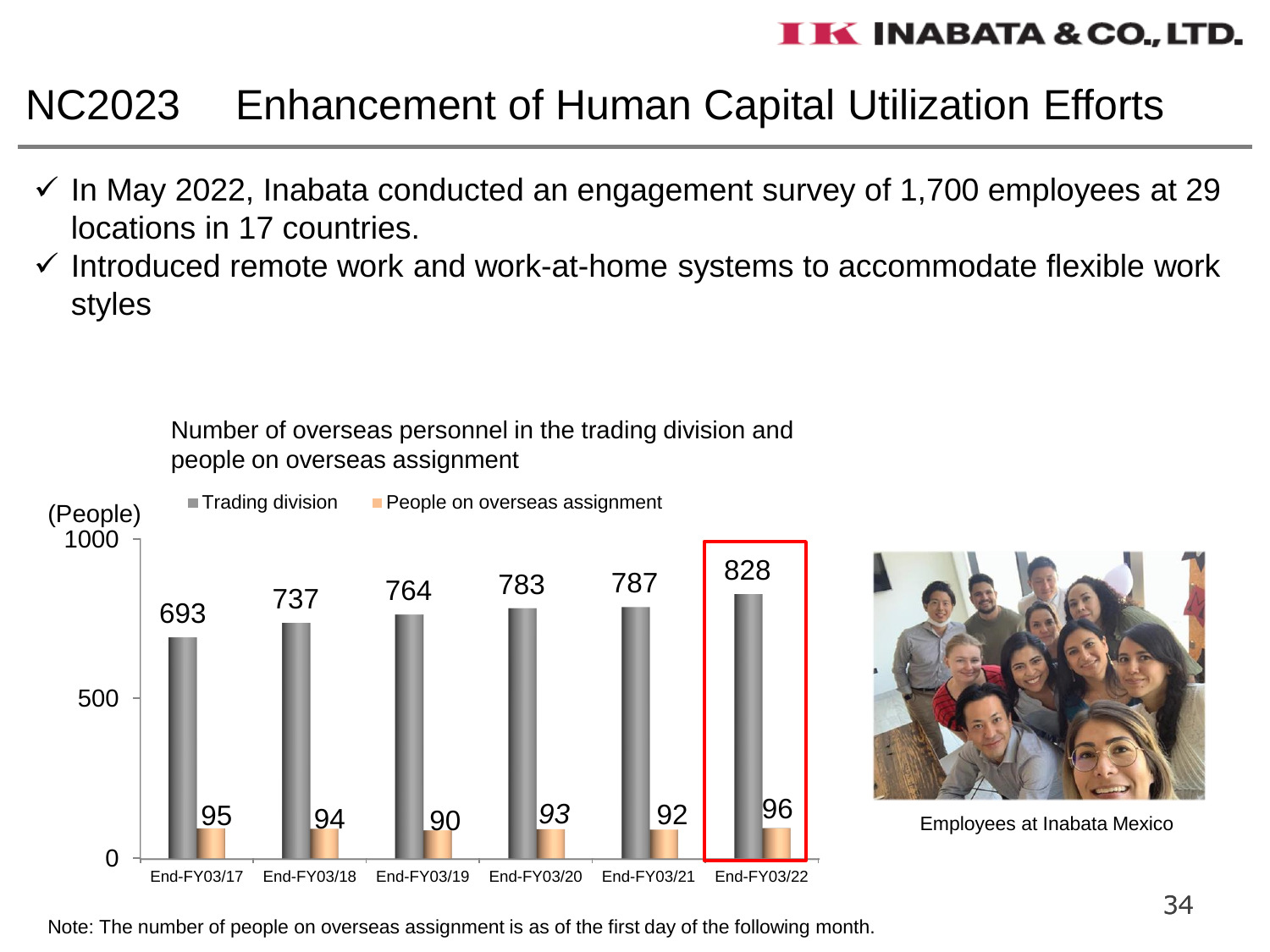# [Governance] Board of Directors evaluation

- Objective: To enhance corporate value by increasing the effectiveness and transparency of the Board of Directors
- Conducts a third-party evaluation every three years (in the form of surveys and interviews)

#### ◼ **FY03/22**

Performed a self-evaluation of all directors and Audit & Supervisory Board members using a survey format ⇒ In April 2022, disclosed summary of evaluation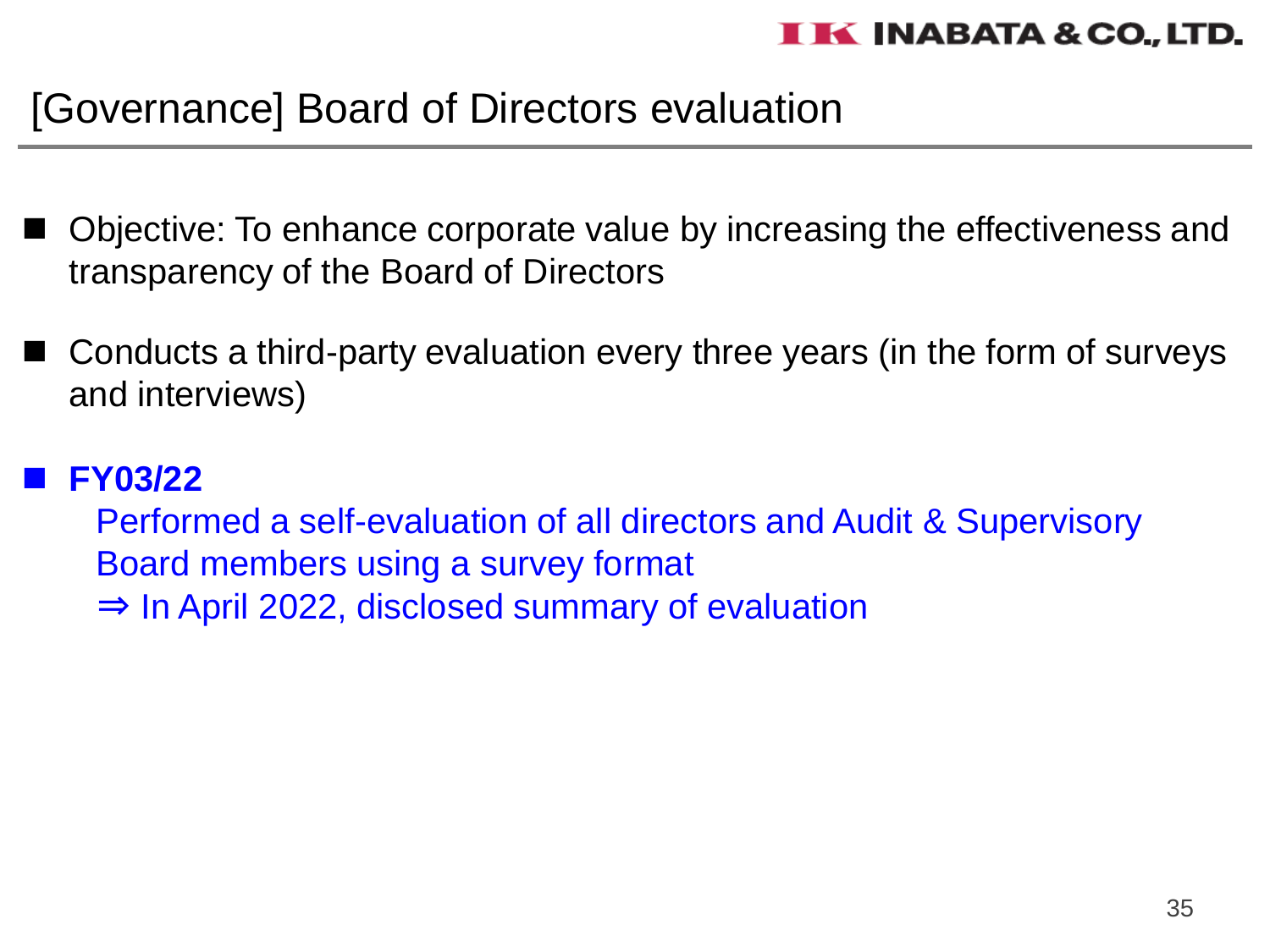### Sustainability Initiatives

- October 2021 Established Sustainability Committee Chaired by the Company president; all directors, including those from outside the Company, participate in the Committee as a member or observer
- November 2021 Formulated the Inabata Group Sustainability Basic Policy and the Code of Conduct
- April 2022 Signed UN Global Compact (UNGC)

Under *NC2023*, Inabata will strengthen initiatives in the environment and energy sectors, including in the areas of photovoltaic power generation and lithium-ion batteries, and focus on expanding sales of products that reduce environmental burden such as environmentally-friendly and recycled resins.

Contribute to realizing a sustainable society while aiming for solid profitability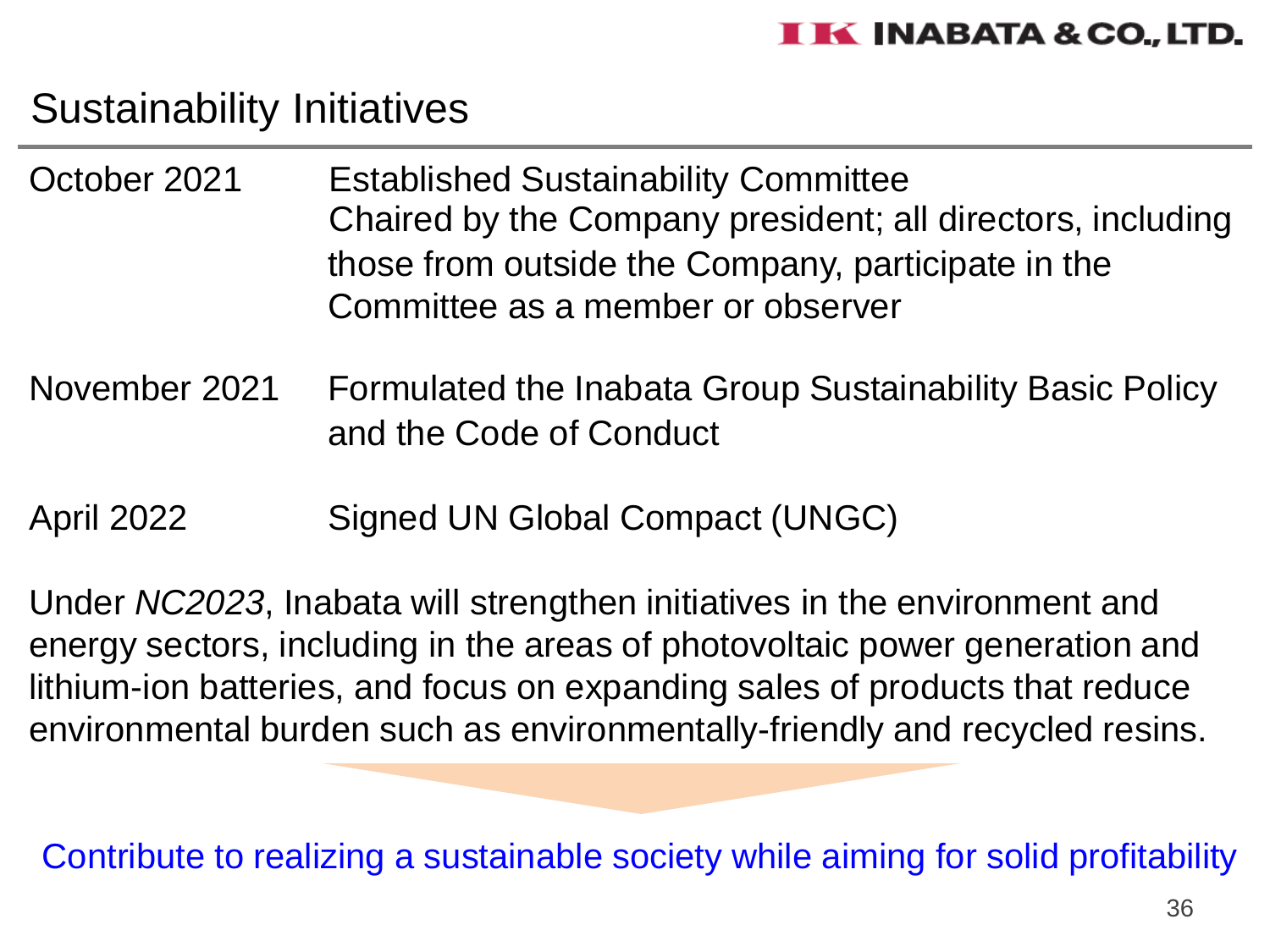# Net Sales and Operating Profit

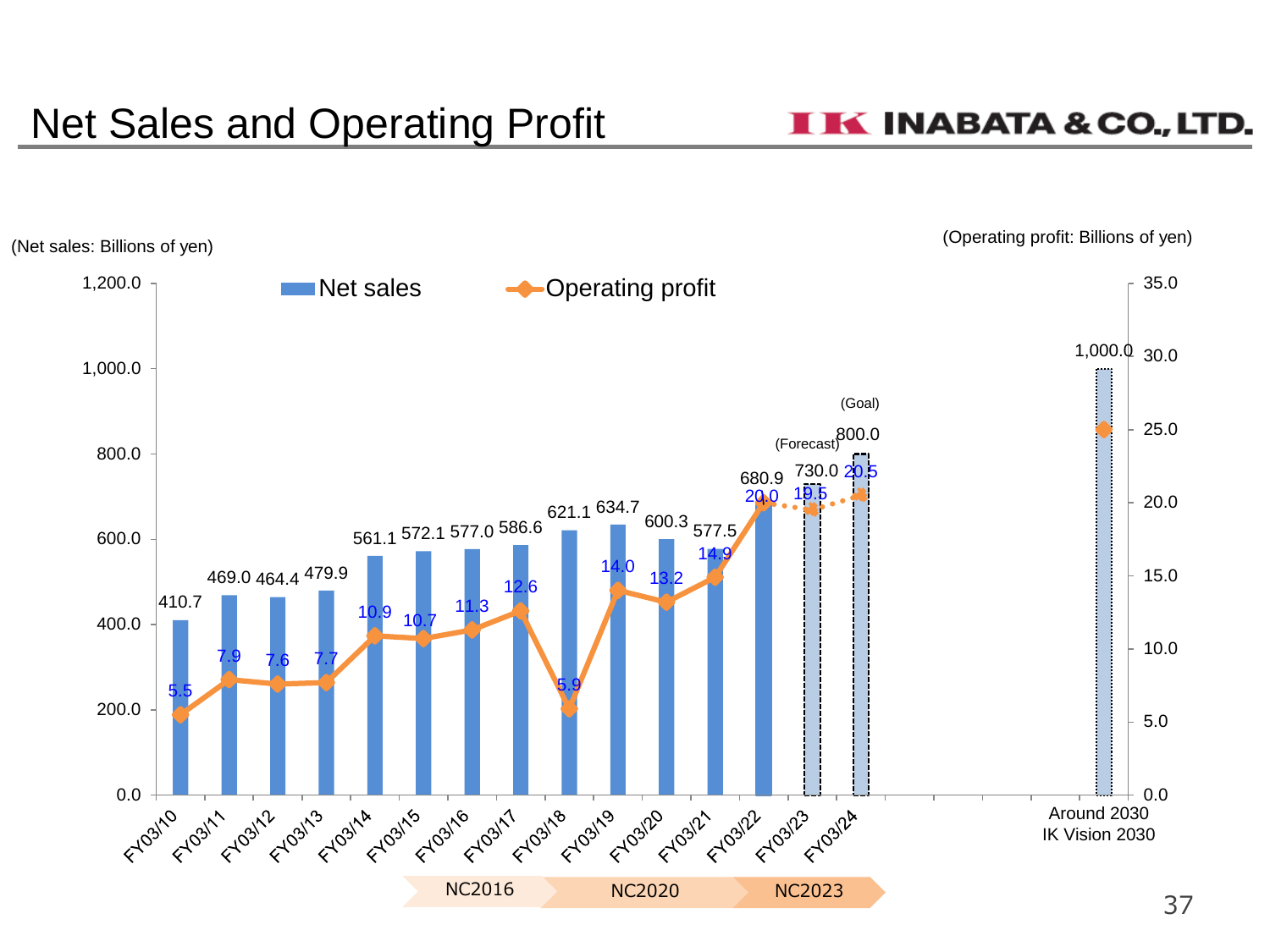# Sales by Segment

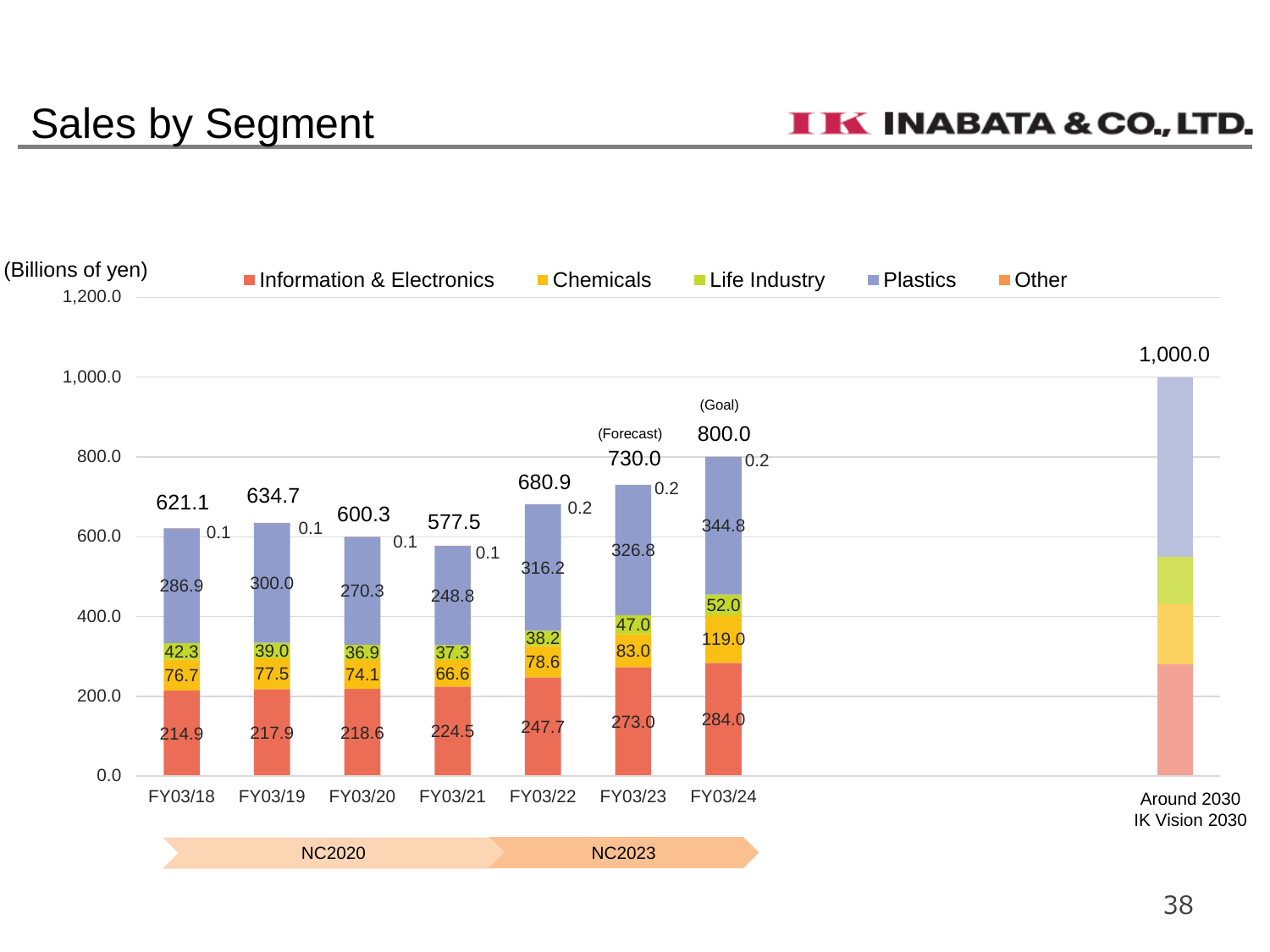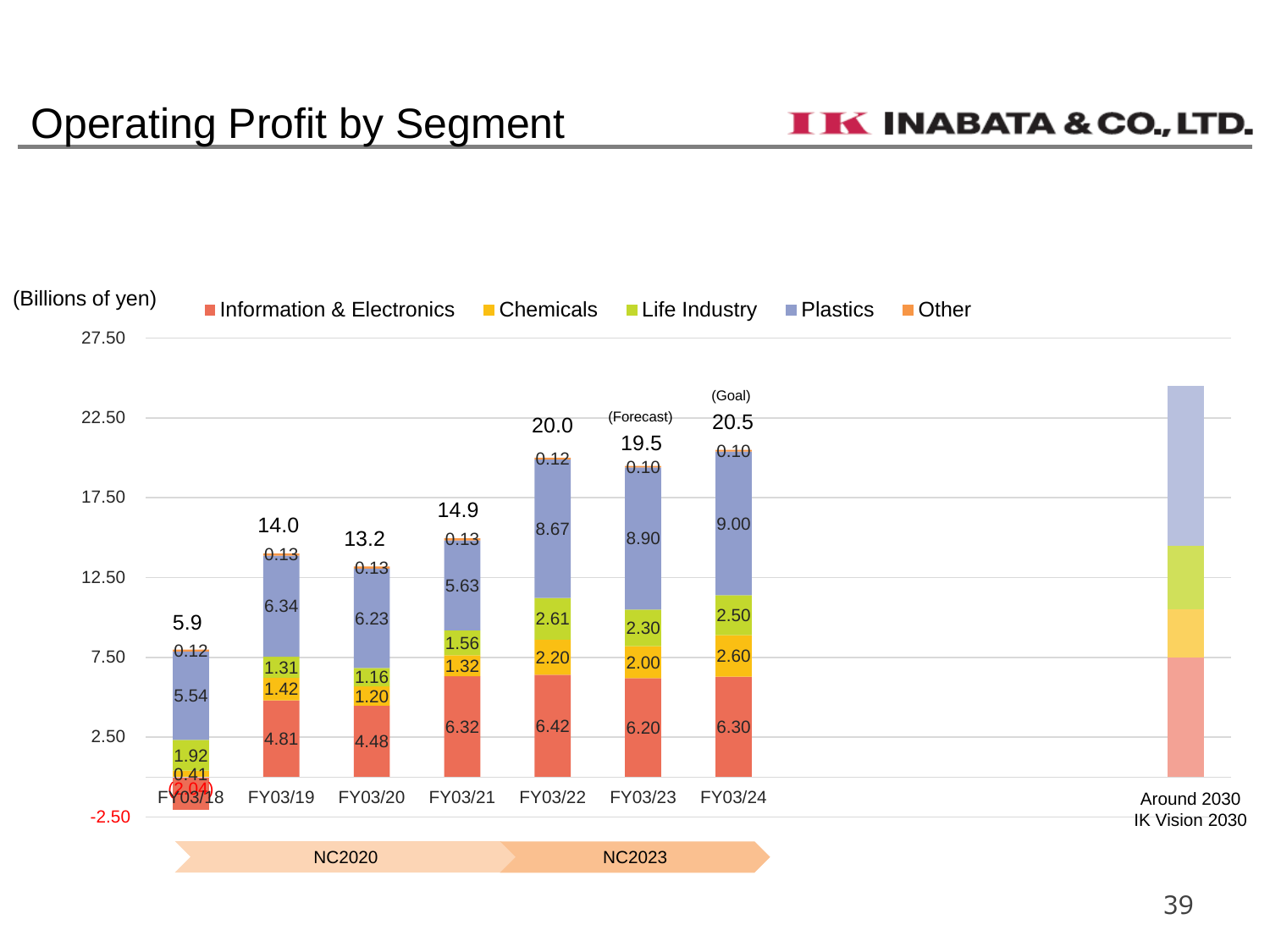## Earnings per Share



Note: Figures in parentheses at the bottom of the bar graph indicate own-share purchases conducted during the year (in millions of yen).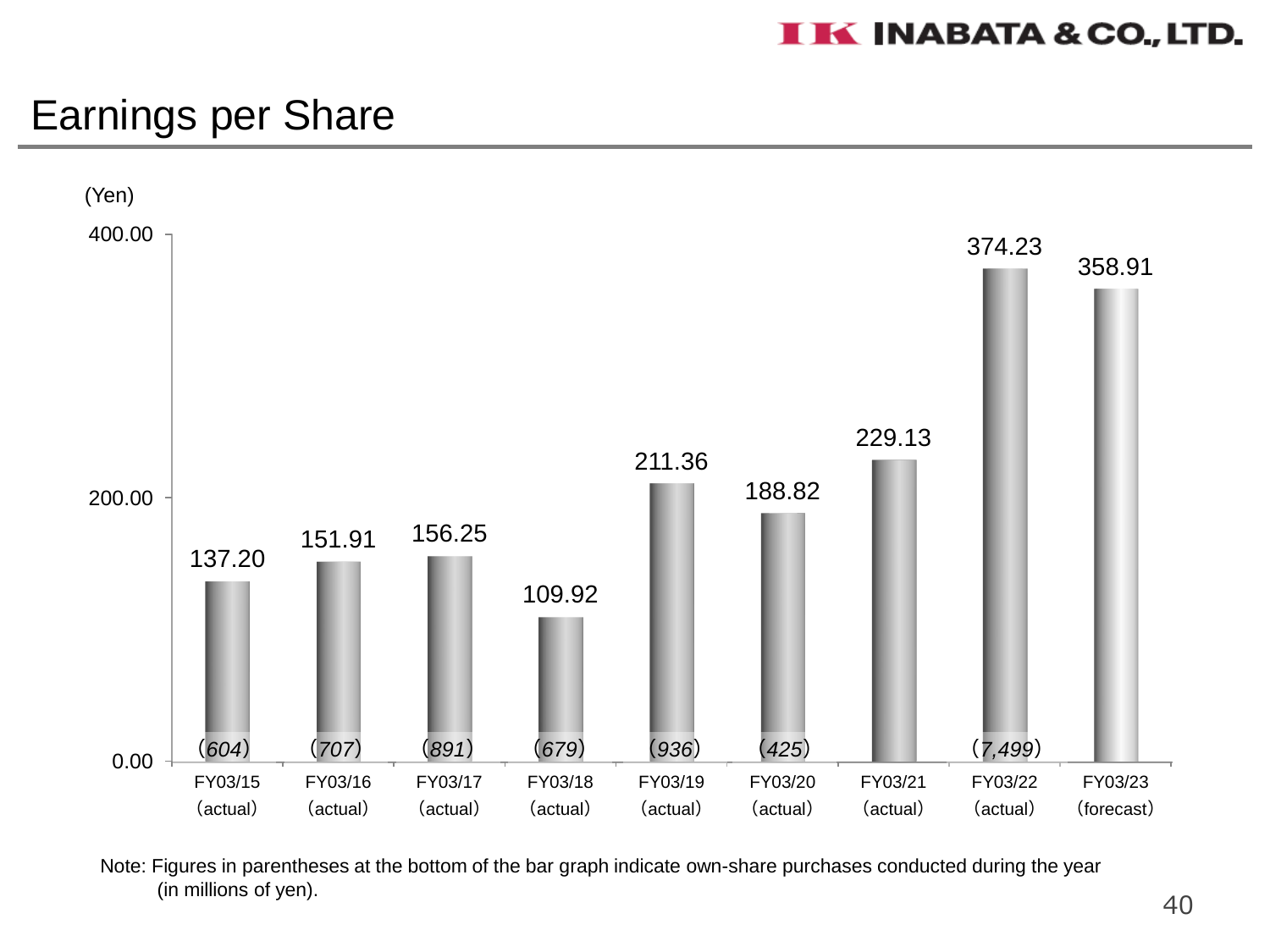# Company Overview

| <b>Name</b>                                                                                                                                             | Inabata & Co., Ltd.                       | <b>Fiscal year</b>                                                                                                                                                                                                                                    | April 1 to March 31                                                                                                                         |
|---------------------------------------------------------------------------------------------------------------------------------------------------------|-------------------------------------------|-------------------------------------------------------------------------------------------------------------------------------------------------------------------------------------------------------------------------------------------------------|---------------------------------------------------------------------------------------------------------------------------------------------|
| Founded                                                                                                                                                 | October 1, 1890                           |                                                                                                                                                                                                                                                       |                                                                                                                                             |
| Incorporated<br>June 10, 1918                                                                                                                           |                                           | <b>Exchange listing</b>                                                                                                                                                                                                                               | <b>Tokyo Stock Exchange</b>                                                                                                                 |
| <b>Capital stock</b><br>¥9,364 million                                                                                                                  |                                           | <b>Ticker</b>                                                                                                                                                                                                                                         | 8098                                                                                                                                        |
|                                                                                                                                                         |                                           | <b>Trading unit</b>                                                                                                                                                                                                                                   | 100 shares                                                                                                                                  |
| Representative                                                                                                                                          | Katsutaro Inabata, Director,<br>President | <b>Shareholders</b>                                                                                                                                                                                                                                   | 28,472                                                                                                                                      |
| Osaka Head Office (1-15-14<br>Minami-semba, Chuo-ku, Osaka)<br><b>Head offices</b><br>Tokyo Head Office (2-8-2<br>Nihonbashi-honcho, Chuo-ku,<br>Tokyo) |                                           | <b>Major</b><br><b>shareholders</b><br>(top three and<br>percentage                                                                                                                                                                                   | Sumitomo Chemical Co., Ltd.<br>$(24.1\%)$<br>The Master Trust Bank of Japan,<br>Ltd. (Trust Account) (10.7%)<br>Custody Bank of Japan, Ltd. |
| <b>Employees</b>                                                                                                                                        | 672 (4,207 on consolidated basis)         | ownership)                                                                                                                                                                                                                                            | (Trust Account) (3.5%)                                                                                                                      |
| <b>Issuable shares</b>                                                                                                                                  | 200,000,000                               | The Company owns 3,395,519 shares of treasury shares. This<br>shareholding is not shown in the table and has not been included in<br>the calculation of the shareholding ratio. However, 94,300 shares of                                             |                                                                                                                                             |
| <b>Shares issued</b><br>and outstanding                                                                                                                 | 60,799,227                                | the Company held by Custody Bank of Japan, Ltd. (Trust account E)<br>as a trust property under the Board Benefit Trust (BBT) system is<br>excluded from the number of the treasury shares, and hence, is<br>included in the calculation of the ratio. |                                                                                                                                             |
| (As of March 31, 2022)                                                                                                                                  |                                           | The Company retired 3,085,100 shares of treasury shares on April 5,<br>2022.<br>41                                                                                                                                                                    |                                                                                                                                             |